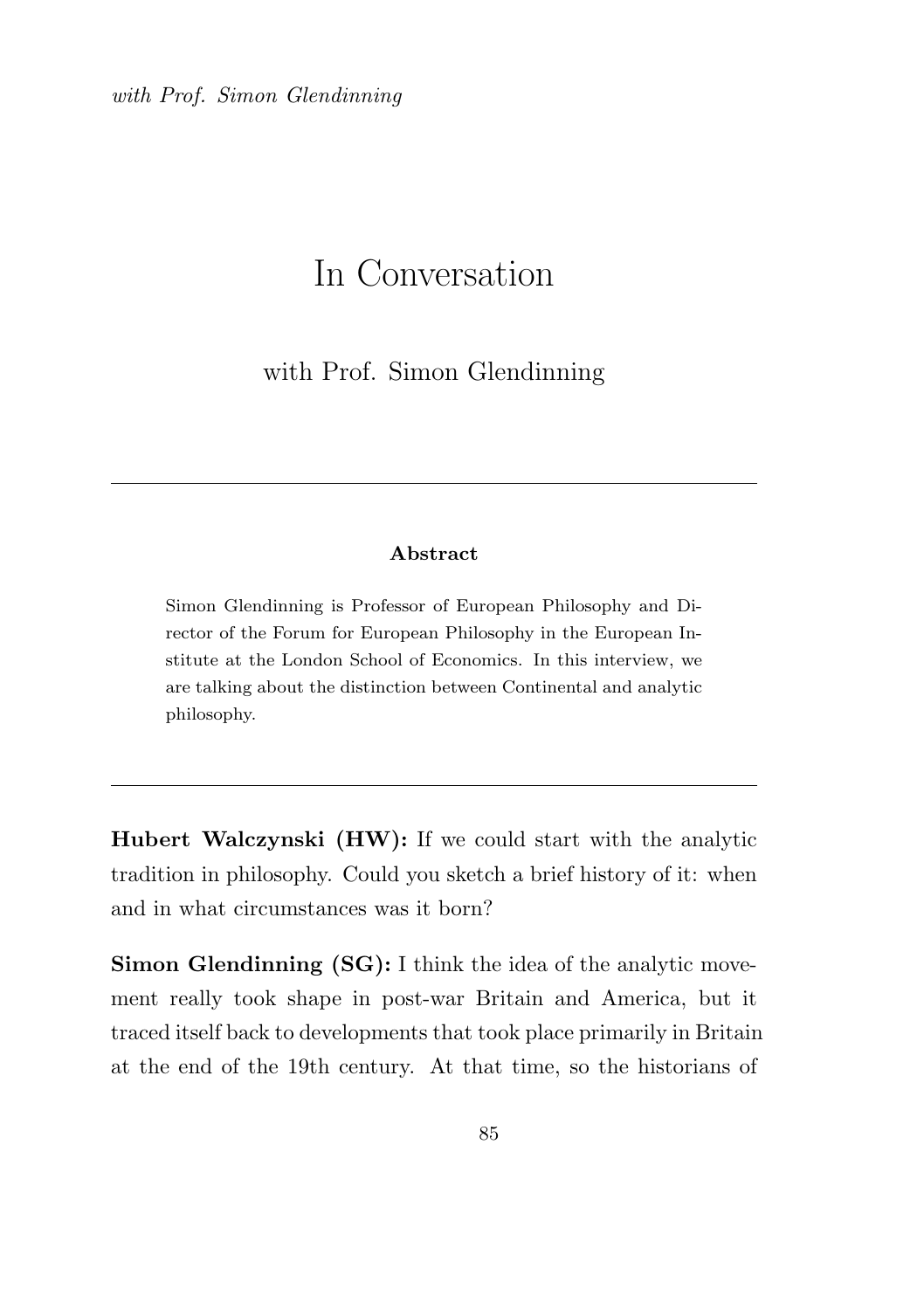that period will tell us, British philosophy was dominated by idealism and it thought of itself, quite self-consciously, as belonging to a post-Kantian and especially post-Hegelian development. And there were indeed a number of very important figures, notably Bradley, Green and Bosanquet, whose presence dominated British Philosophy, and whose ambitions were to bring German Idealism into the mainstream of British philosophical discourse.

Now, there is often some argument about what exactly happened in terms of a British recoil or resistance to that development. However, Russell and Moore (along with the work of the early Wittgenstein) are often represented as the first wave of a critical reaction to idealism in Britain which would turn philosophy in a new direction, producing what would become called, in the post-war context, "a revolution in philosophy". By the 1950's most British philosophers would have described what they did as "philosophical analysis" or "analytic philosophy".

This is a development taking place within philosophy, but it was taking place in the wake of the second war against Germany in the 20th century, and there is undoubtedly a sort of socio-politics in the self-willing of a British departure from a German movement in British philosophy. It regarded itself as holding at bay the encroachment of "alien influences", and specifically German influences, into British thought.

But, of course, that socio-politics is not the heart of the revolution. The heart of the revolution is the movement away from an ideal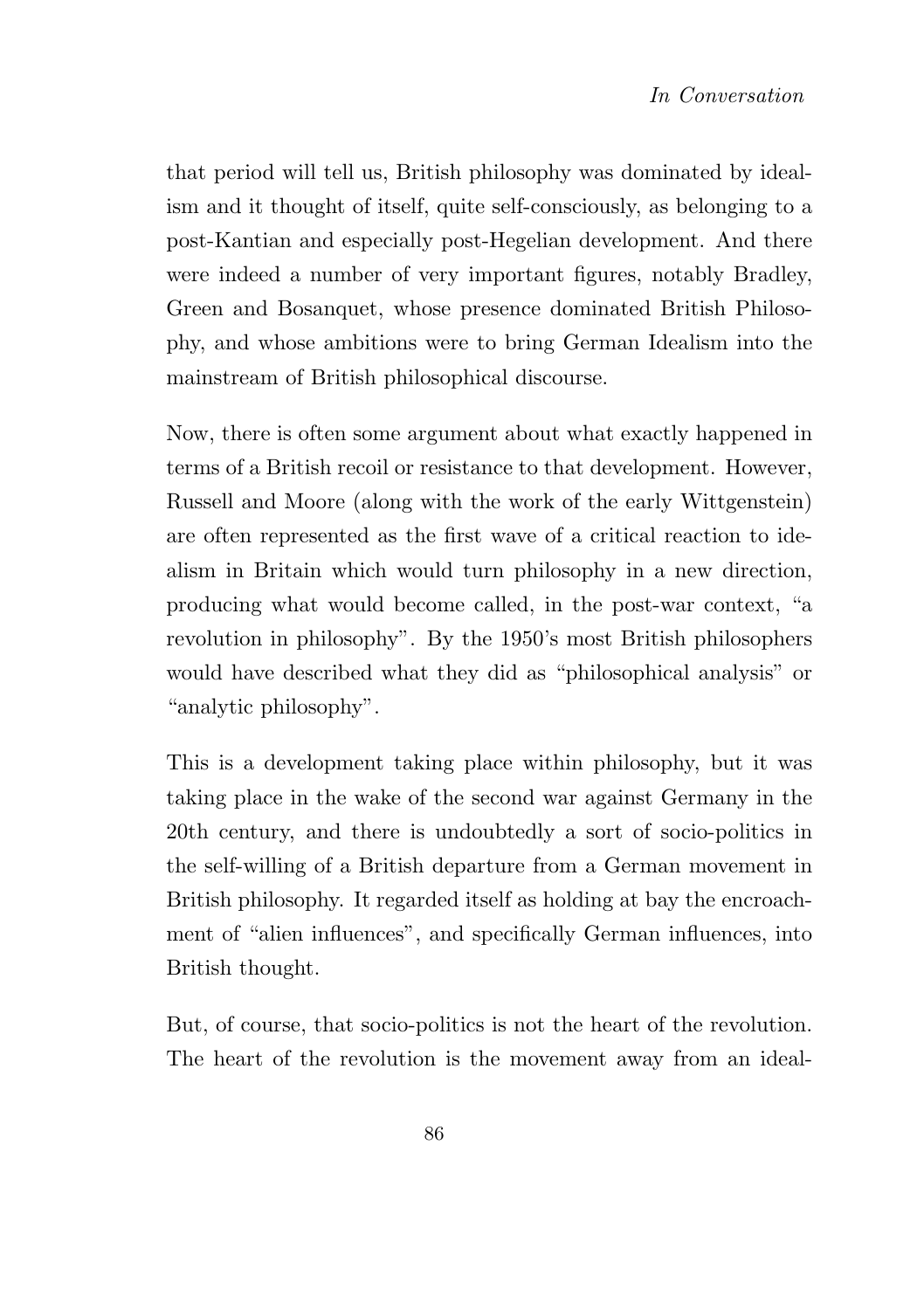ist ambition to produce an all-encompassing philosophical system an ambition to develop philosophy as metaphysics - and return to something like a "native" British tradition of empiricism. So the first wave of analytic philosophy as it took form in Britain is often thought of as a empiricist revival, although one now substantially informed by the developments in philosophical logic that you get from Russell But not only Russell. In fact, from Frege as well as from Wittgenstein and the Vienna Circle. In other words, though it really took off in Britain it was never actually exclusively British. Some people came to call it an "Anglo-Austrian" movement, but it wasn't even that. It was, in main part, a resistance to idealism, and a committed call to understand philosophy as having its foundations in logic, but that being understood in a tradition that was in some sense continuous with empiricism.

HW: So the founders of analytic philosophy thought of what they were doing in some kind of opposition to other philosophical currents?

SG: Yes. The revolution in philosophy was, first of all, a revolution in Britain and it would have seen itself as disentangling itself from ways of going on in philosophy that were coming from "outside" or "elsewhere" both conceptually and geographically. The word that became the name of that "outside" was the standard British word for "mainland Europe, not including the British Isles": it was "Continental" philosophy. Britain would have been thought of as part of Europe. But when Britain has wanted to talk about the part of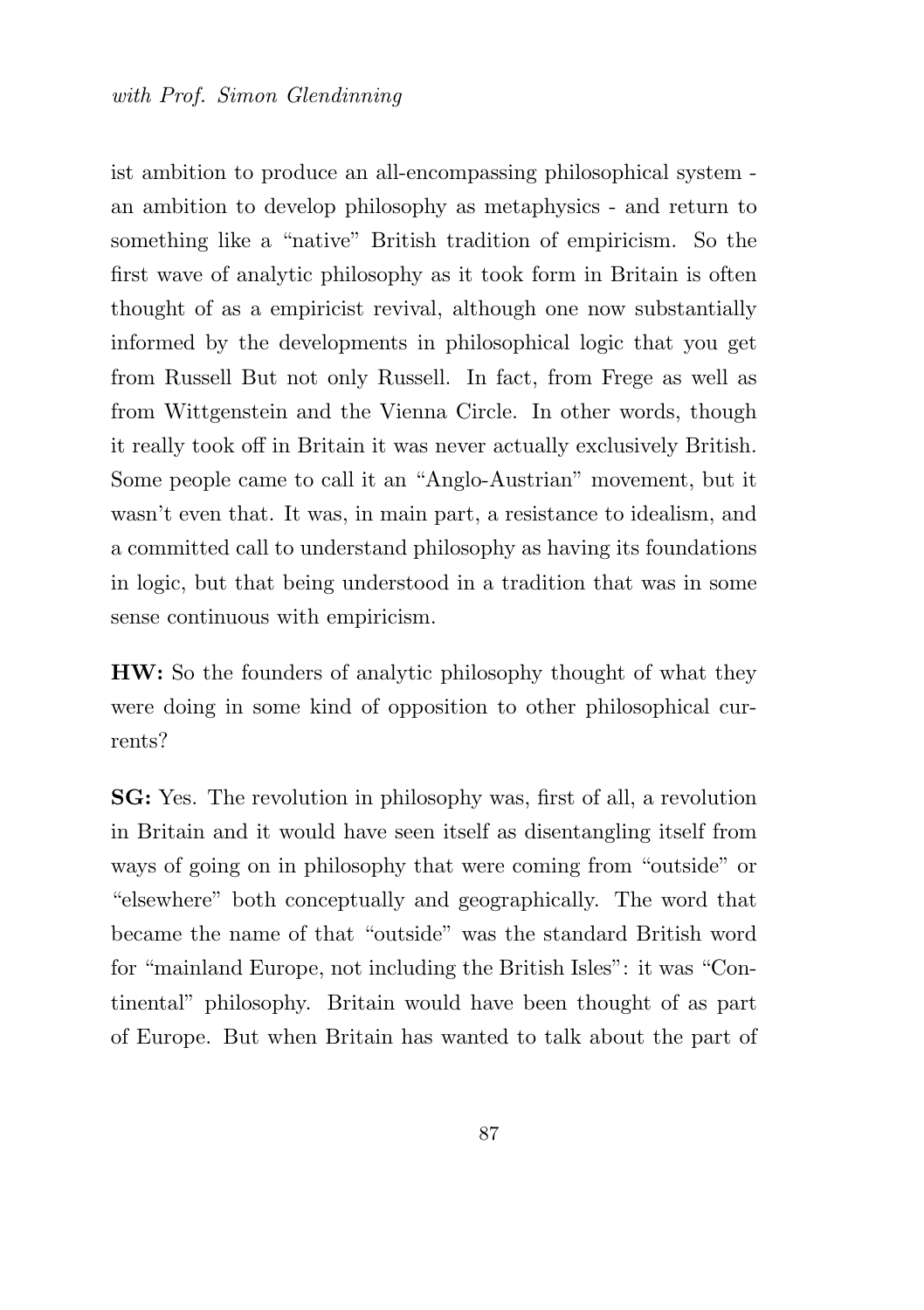Europe which it's not a part of they say "continental Europe", so they can talk about Continental philosophy too. Quite clearly it was a catch-all term for whatever was going on over there. What was thought of as going on "over there" was, at that time, thought to be the sort of thing that had been going on "over here" in the late 19th century: obscure and unintelligible metaphysics. The revolution was revolting against that. And this new formation and attitude took hold in the first half of the 20th century, and had itself become dominant in the second half. Oxford had largely displaced Cambridge as the centre of revolution - Austin and Ryle were the kings - and then later in the 1960s and 70s America becomes a sort of second home of the analytic movement, with Quine and Davidson leading the way there.

HW: Is it possible to sketch a parallel history of Continental philosophy, to assign its founders and the period when it was born?

SG: That's a really interesting question. Let's say straight off: there is no such thing as "Continental philosophy" as a way of doing philosophy. There are lots of strands of the development of philosophy in Continental Europe that have some similarly revolutionary characteristics as the analytic revolution; the extraordinary writings of Nietzsche, for example, and later the emergence of Phenomenology as a movement. But there was not one "Continental" way of doing philosophy, and any "national" shapings of that ("French" or "German" philosophy as it were) were mingling with each other in much the same way in which we could say that British analytic philosophy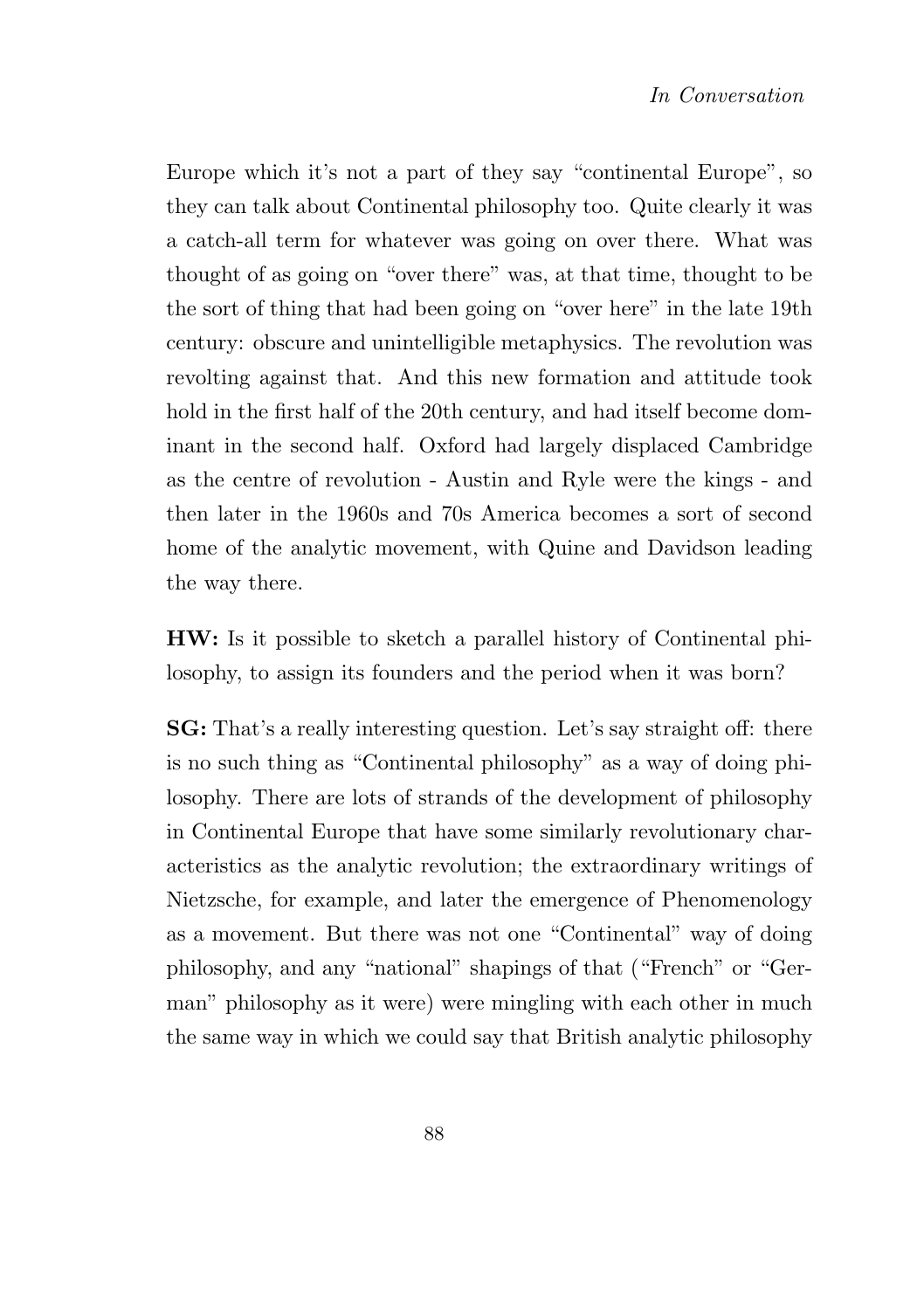was mingling with other movements outside Britain; developments in Austria above all, but not only there. As I say, there was a fairly continuous strain of interest in Nietzsche, an extremely powerful thinker who was in his own way recoiling against Kant, against Hegel, against idealism. And Phenomenology was also being developed against the background of the collapse of German Idealism, and produced one of the most fertile new movements of philosophy in Europe as a result. It is conventionally represented as a largely German (Husserl/Heidegger) and then French (Sartre/Merleau-Ponty) thing. But it was influential across Europe, and I include Britain in that. It is very interesting that Michael Dummett, for example, when he came to write a book about the analytic movement, was struck by the incredible closeness of Frege and Husserl. For whatever reason, Dummett was still totally caught up in the idea that there was this "wide gulf" between analytic and Continental philosophy. So when he was struck by the similarities between Frege and Husserl he had a new puzzle in view: how the "two traditions" parted company when they had been so close at the start. In my view, the idea of them being so far apart has always been a sort of projection. It's certainly true that the movement of Phenomenology which develops from Husserl deviates from Husserl massively: it's not a "school" in a strong sense. And as I have mentioned there is a line of development of Phenomenology in continental Europe moving from Germany to France. What was happening there was being regarded by Dummett as splitting off in a direction a million miles from the path being taken in Britain. But it is not so simple. At the same time as Sartre and Merleau-Ponty were working, J.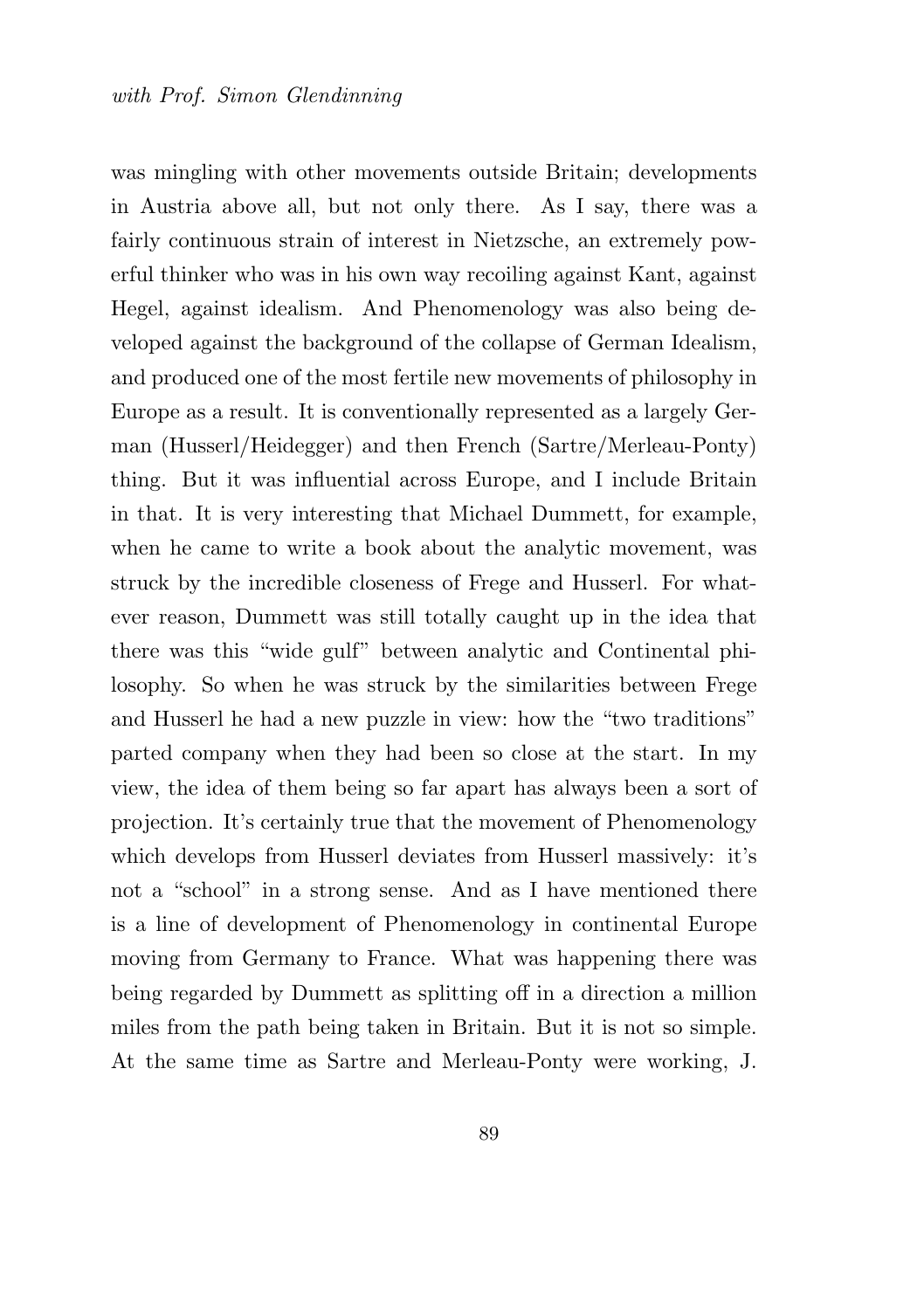L. Austin called his work "linguistic phenomenology"; Wittgenstein at the same time said "You can think of what I'm doing as phenomenology"; and Ryle said that The Concept of Mind can be read as "an essay in phenomenology". We're looking at a movement in post-Kantian philosophy which wasn't just transforming "continental" ways of going on but philosophy right across Europe, including Britain - although in Britain those developments also wanted to see everything through the prism of the analytic/Continental contrast. It's really quite a mess.

Conceptually speaking, it needn't have been so. You could imagine a Ryle with a different personality, philosophically speaking, who, when he said you could see his major work as an essay in phenomenology, he could have made that point the centerpiece of his way of framing things - and seen differences as important but not in terms of an all-consuming "gulf". But the actual Ryle didn't want to see things that way, and neither did Austin. In my view, however, Phenomenology is the big wave of development in philosophy in Europe, including Britain, in the 20th century. And in the rolling of that wave the analytic movement goes through its own self-transformation. It changes from being a primarily "empiricist" development to a more clearly "post-Kantian" one. The Vienna Circle must be understood as itself a post-Kantian movement, but it was post-Kantian in an almost pre-critical way: its empiricism was always not Kantian. But what happens in the post-war development of analytic philosophy, as it moves from Cambridge to Oxford, is that it becomes post-Kantian in a much richer sense. This is es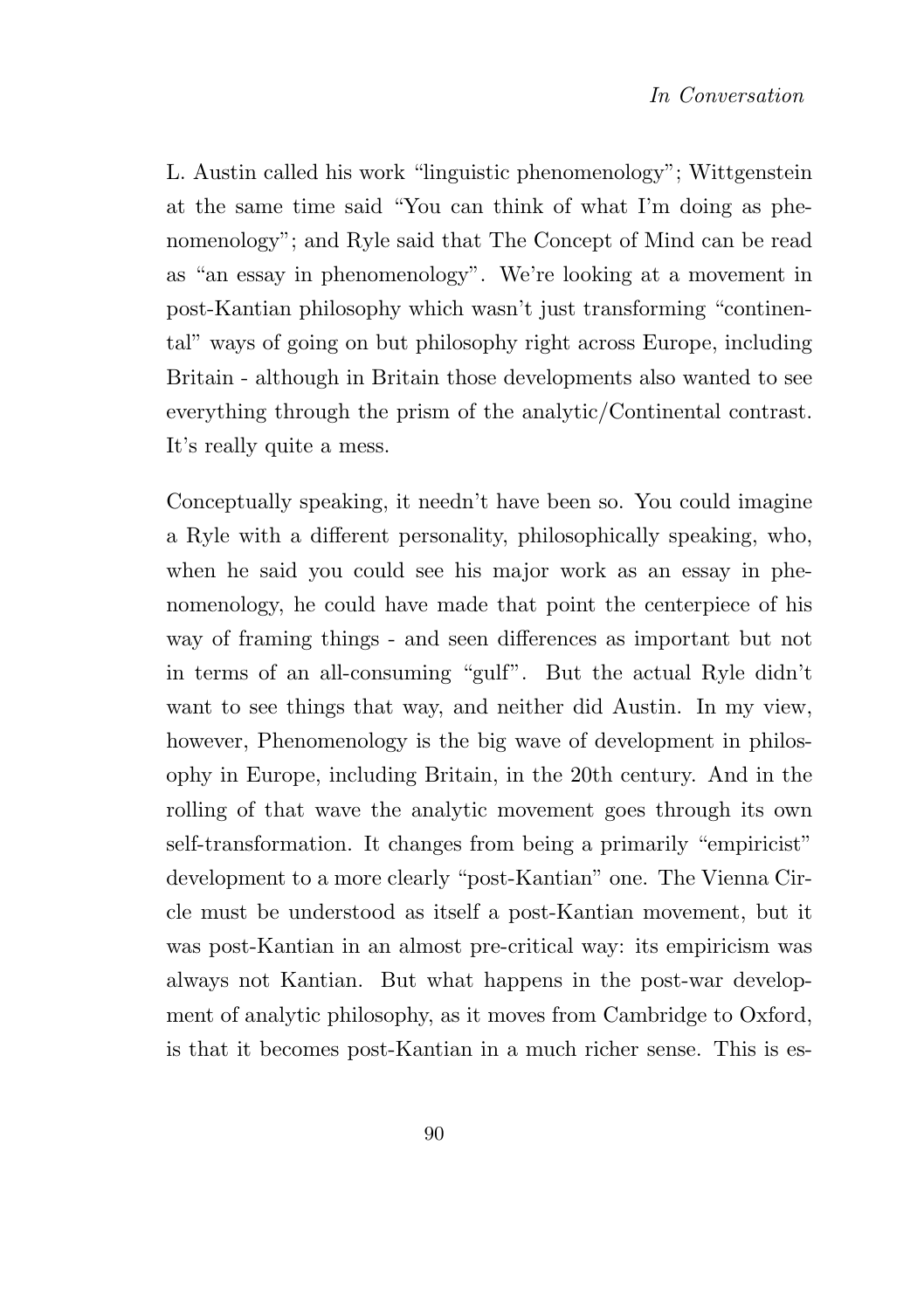pecially visible in the widespread attack on the "myth of the given", a very Kantian critique of empiricism. These developments only became more explicit in America where the "myth of the given" idea is criticised in Sellars' work, and then, later, in Davidson's. Having made its way to America from Britain, it made its way back in its post-Kantian garb most radically with Davidson. He was a massive influence in Britain in the 70s, and people still talk about the "Davidsonic boom" of that time. Along with Rorty, Davidson's influence is crucial to the formation of English philosophers like John McDowell.

Here's the picture then. You can follow a path of historical development beginning with the recoil against idealism in Britain, the emergence of a sort of logical empiricism, and then a second wave which in some ways brings Britain back into contact with developments going on in mainland Europe, especially in phenomenology. With McDowell you're now seeing a British thinker who recognizes that his work has a relationship not only with Kant but with Hegel too. (Sellars had already seen this, by the way.) When McDowell says "the conceptual is unbounded, there is nothing outside it", this is explicitly understood as a kind of Hegelian thesis.

And yet it's also - though I don't want to push this too hard, because it's such difficult territory - it's also a Derridean thing. When Derrida says il n'ya pas de hors texte - "there's no outside text" it's basically the same thought expressed, as it were, in Derridean words: it affirms a kind of "inscribed inhabitation" of our being-in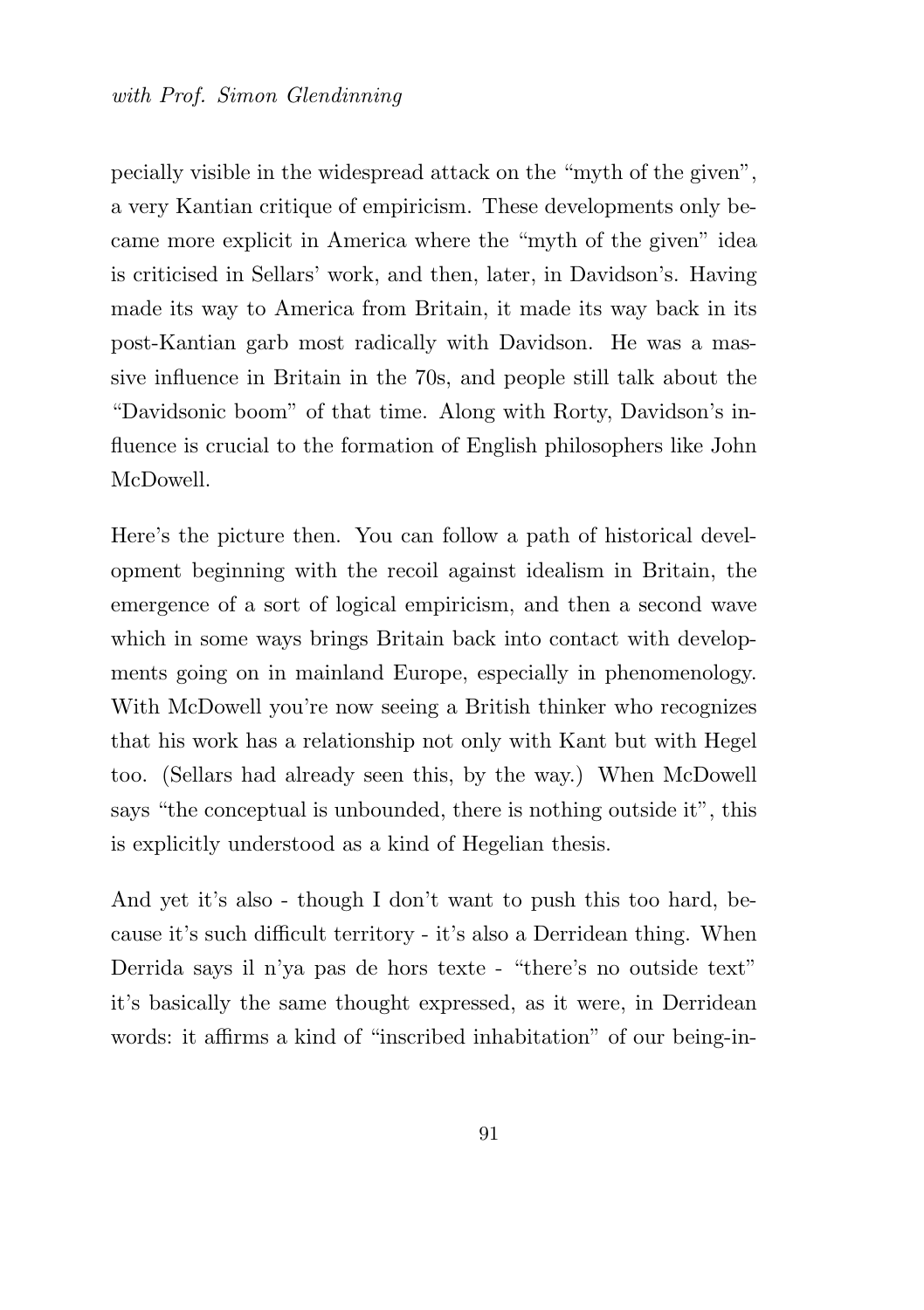the-world, to use a phenomenological formulation. All being-in-theworld is an inscribed inhabitation, always already "in a text". And there is no "outside text", the text is, as it were, "unbounded", there is no outside. Derrida gets to this via a Heideggerian formation. In McDowell, in contrast, this return to Hegel passes more clearly via the later Wittgenstein. You can see the two side-by-side. McDowell on one side, coming back to Hegel in a post-Kantian trajectory that he gets to through Wittgenstein. And then you have Derrida in France, working through a Heideggerian form of post-Kantian and post-Hegelian thinking. On one side it is Wittgenstein, on the other it is Heidegger - the two giants of 20th century philosophy , two giants about whom one cannot say there is this abyssal gulf between them. There has been a lot of work done on their relationship. And it isn't best seen as work attempting to "bridge the gulf between analytic and Continental philosophy". Really, it calls into question the very idea of that distinction, and that gulf.

HW: So if there is so much common ground, why do you think are we still talking about this distinction, and why is it still so prevalent, especially in the UK? Why do we have separate departments for continental and analytic philosophy?

SG: We don't have separate departments. We have almost no departments in Britain where "Continental philosophy" is the main interest. When I first came into professional philosophy in Britain, in the 1990's, there were little outposts, little centres or holdouts, where the majority of faculty had research interests that were marked by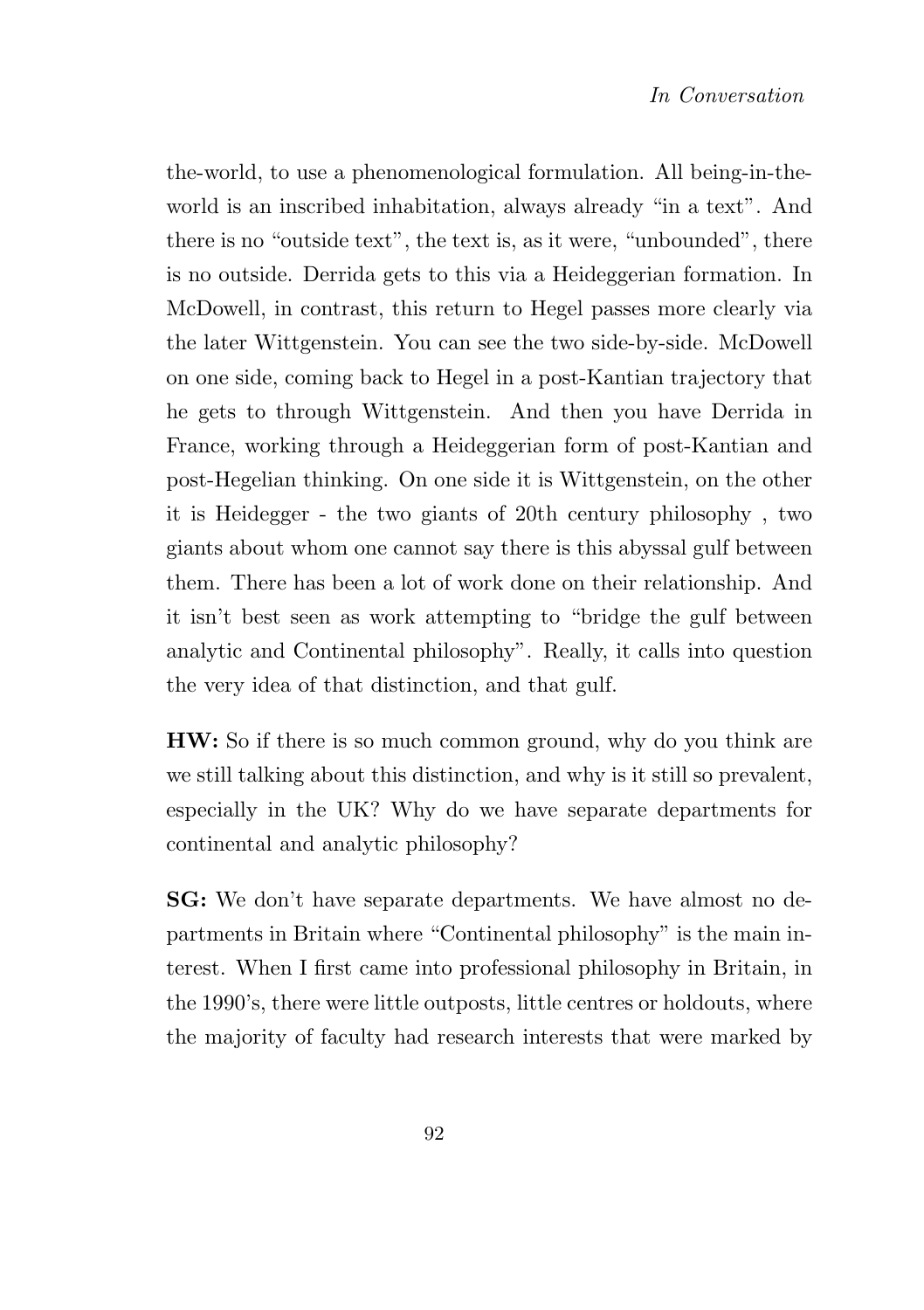a non-analytic formation. And, in fact, those departments may well have said about themselves "We're doing Continental philosophy". Continental philosophy became a title that people took up for themselves. I've always found that a bit paradoxical, but it just means that these are people who are reading and writing about texts that the analytic philosophers just weren't reading and regarded as material it was best not to read, and even which ought-not-to-be-read.

The analytic movement may have been marked by the desire to "expel" "alien influences" as Geoffrey Warnock boldly put it in 1958, but it never did, and I've given some indication of that already. However, beyond what might be called the general phenomenological turn, it is important also to note that there were people in Britain who continued reading works from mainland Europe, in its various distinctive forms, even as analytic philosophy rose to dominance. They were not reading one distinctively different kind of philosophy, "Continental philosophy". But it wasn't a meaningless gesture for them to say that they were doing Continental philosophy: they were declaring their commitment to reading, researching, and teaching on the kinds of things that really were being excluded from analytic philosophy, and precisely under that title. But they were few in number, very few. There were odd individuals in majority analytic departments, and there were particular places where there were concentrations of academics working outside the dominant analytic mainstream. It is hard to overestimate what a minority this was. By the late 1950s, long before my time, Geoffrey Warnock had said: "the war was over", the battle with this Continental "other"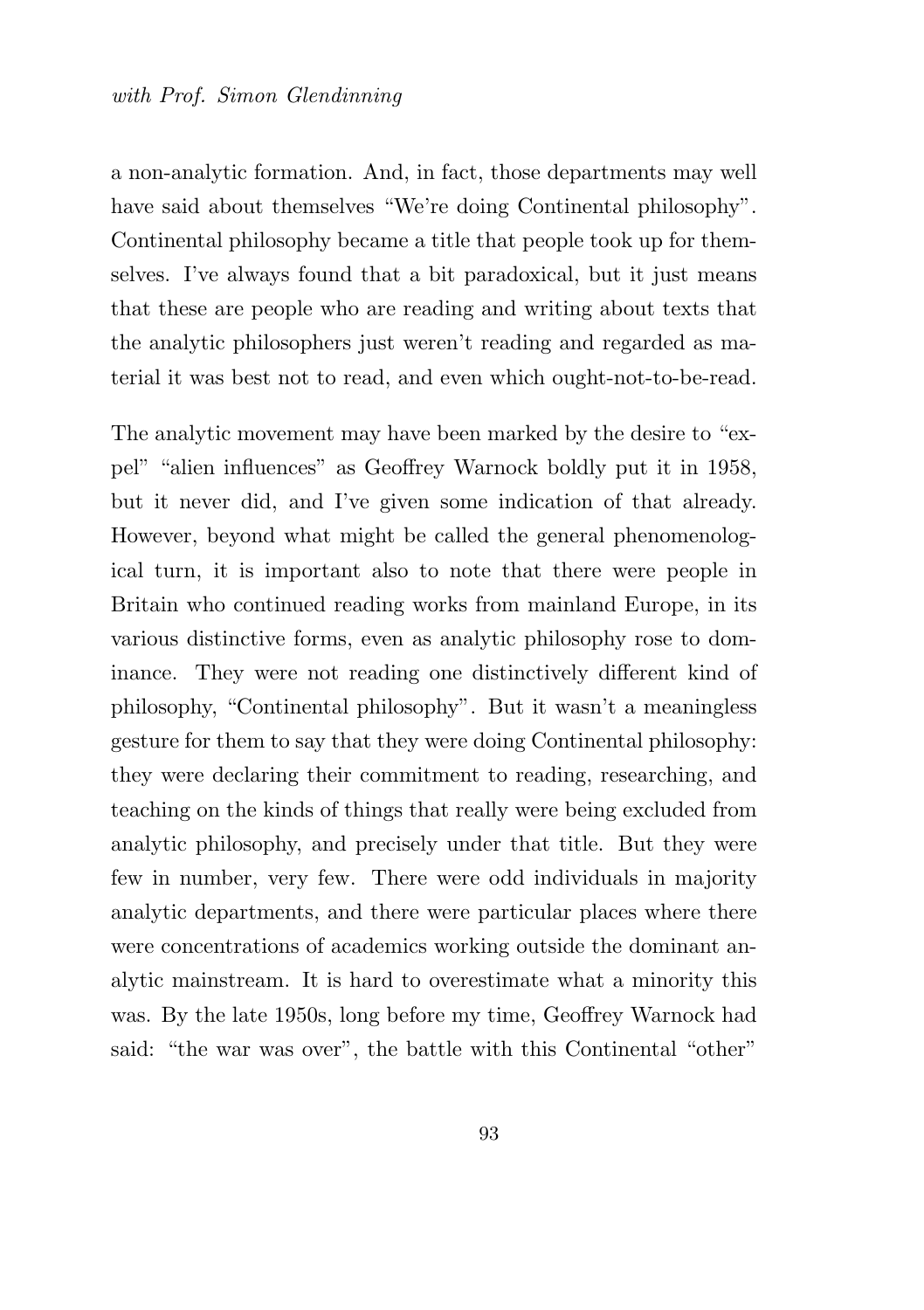was over by 1948. They essentially cleansed British philosophy departments of non-analytic faculty.

So by the time I was a student in the 1980s British philosophy was almost exclusively analytic and there were just these little pockets of survival of non-analytic traditions, non-analytic formations of philosophy. Those places probably didn't have the sort of hostility to analytic philosophy that was being heaped against them, although they have been pretty resentful of its massive dominance. They would have been people who themselves would have been quite content to read work of analytic philosophy if it looked interesting to them, and that despite the fact that it so regularly and incoherently railed with visceral fury against this "other" that they were trying to expel and more or less successfully expelling.

But things have changed: I don't think that red-hot resistance in analytic philosophy is anywhere near as vigorous today as it was when I was a student. In fact even when I was a student it was already beginning to wane. For example, I was in an analytic department, but we had a course offered on Sartre. And when I was a graduate student, a young lecturer came in who had done her PhD on Heidegger. I already felt then that there was a sort of softening. I remember giving a talk in London quite soon after I got my first job, about the history of the division between analytic and Continental philosophy, and I found the audience incredibly receptive to the thought that perhaps analytic philosophy had been founded on a sort of constitutive illusion, that it was built on a projection of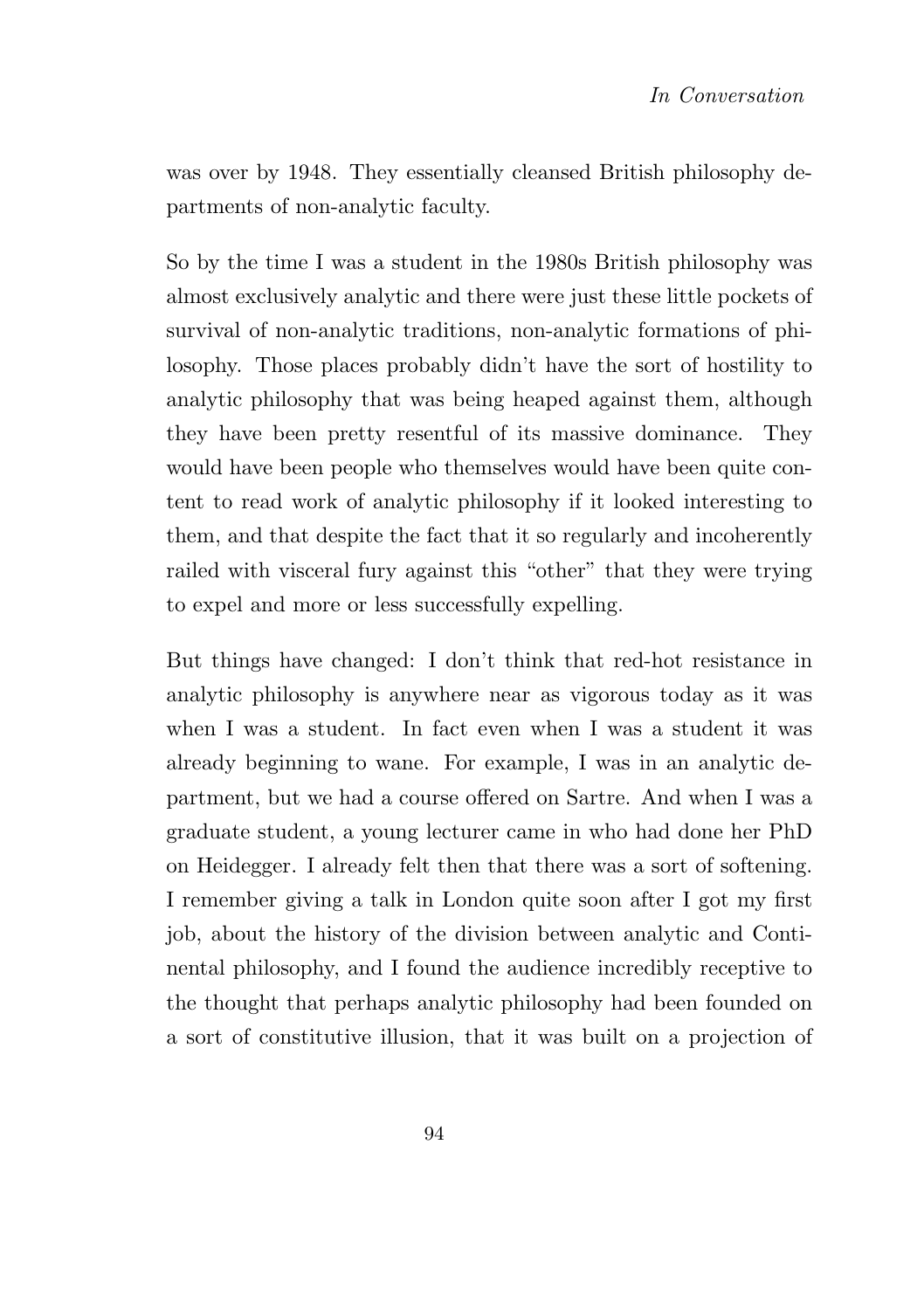a Continental "other", which didn't really exist. It was, I argued, simply the negation of its own identity. So if analytic philosophy was to pride itself on various characteristics - logical rigour, conceptual analysis, scientific spirit - any list you want, then negate them and that's "Continental philosophy". But there's no such thing as Continental philosophy, no "Continental philosophers" in the sense that was being given. What you can find are people who don't figure in the analytic collection, and you can present any one of them as a "Continental philosopher" in the disparaging sense. But if you select any individual text as representative, and say "Continental philosophy is work in philosophy like that", then there will be so many other things that will go missing in your understanding of what goes on outside analytic philosophy. If you put Nietzsche at the centre of what you want to call "Continental philosophy", for example, then someone like Husserl suddenly looks like an analytic philosopher. Conversely, if you put Husserl at the centre, then actually Nietzsche they may look more like an analytic philosopher too. In the end: there is an infinite number of ways of not being something.

HW: So do you think we should get rid of the term "Continental philosophy"? Maybe that's a performative term and the more we talk about it the more people see it as distinct, valid category that really exists.

SG: In a culture that has been dominated by analytic philosophy, there is one way it can become a new sort of category, although not altogether "valid". When I got my first teaching job, I was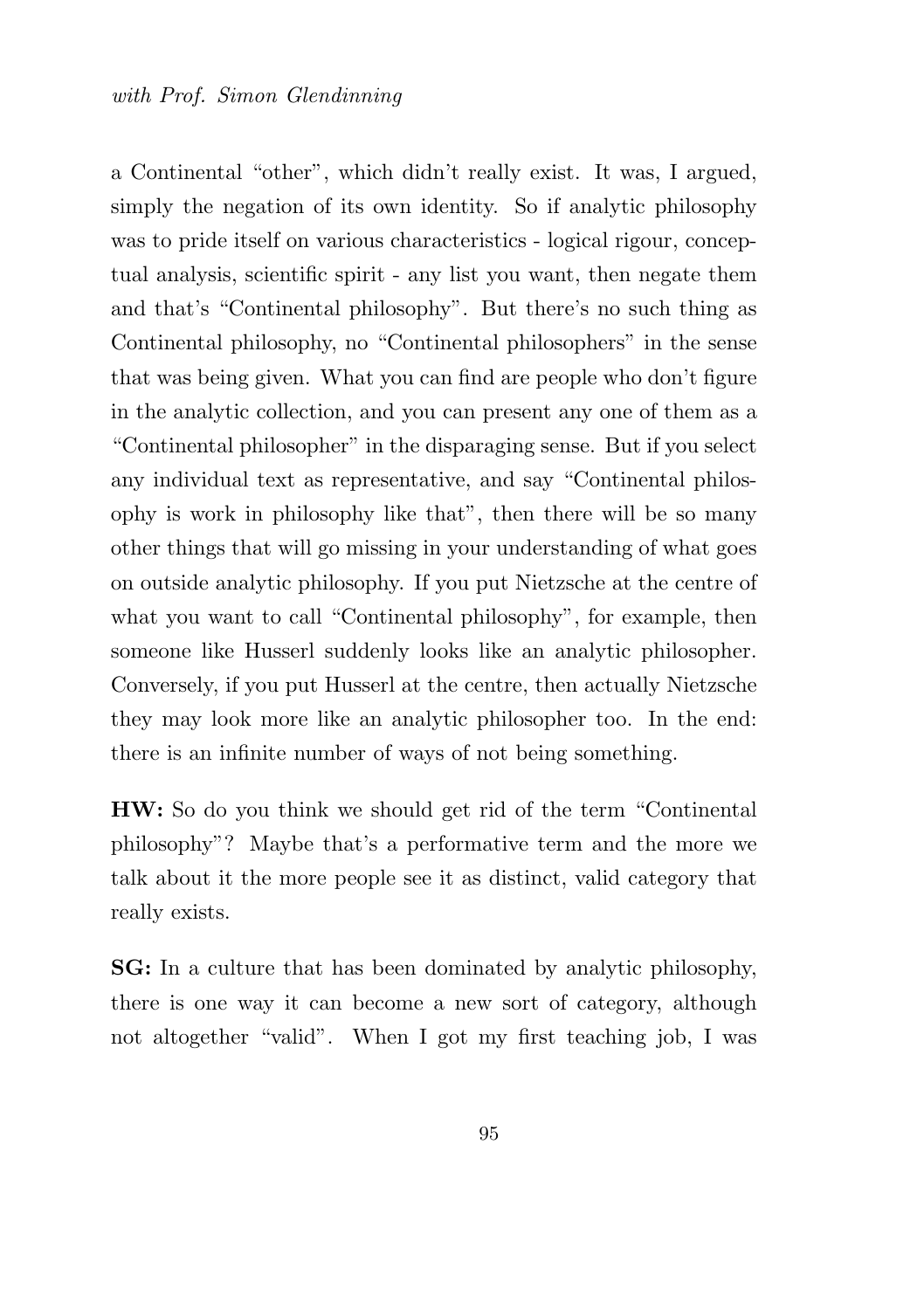brought in on the understanding that I would be able to provide our students with a course in (what I already didn't call) "Continental philosophy". I called it "Modern European Philosophy", and it was largely a course in the movement of Phenomenology, because that's what I knew something about, and could teach. I hoped too that what I taught might provide an opening for my students to other ways of going on in philosophy other than analytic philosophy. Giving me a job to do that was completely deliberate on the part of the department that hired me: they wanted to bring the total hegemony of analytic philosophy in Britain to an end. I might have been a bit mad, but I thought that ambition would become increasingly common. I didn't really like this idea, but I thought that it would become normal: that just as you have courses in Philosophy of Mind, Philosophy of Language, Philosophy of Science, you would also increasingly have among them a course that doesn't really fit there, but would be made to fit in there, a course in Continental Philosophy or European Philosophy. Now that's totally ill-fitting, because it's not a branch of philosophy like a Philosophy of Mind can be a branch of philosophy, but I thought it would become a sort of normalisation of the situation, or at least an opening-up or breaking down of the hegemony: there'd be something like a growing receptivity or acceptance that a well-rounded education in philosophy would include some non-analytic forms of philosophy, and that people like me who are able to teach students courses in such things would be hired more frequently. I'm not a hundred percent sure whether that happened (it has a bit) or whether, in other ways, it became unnecessary. One way it could become unnecessary is that ana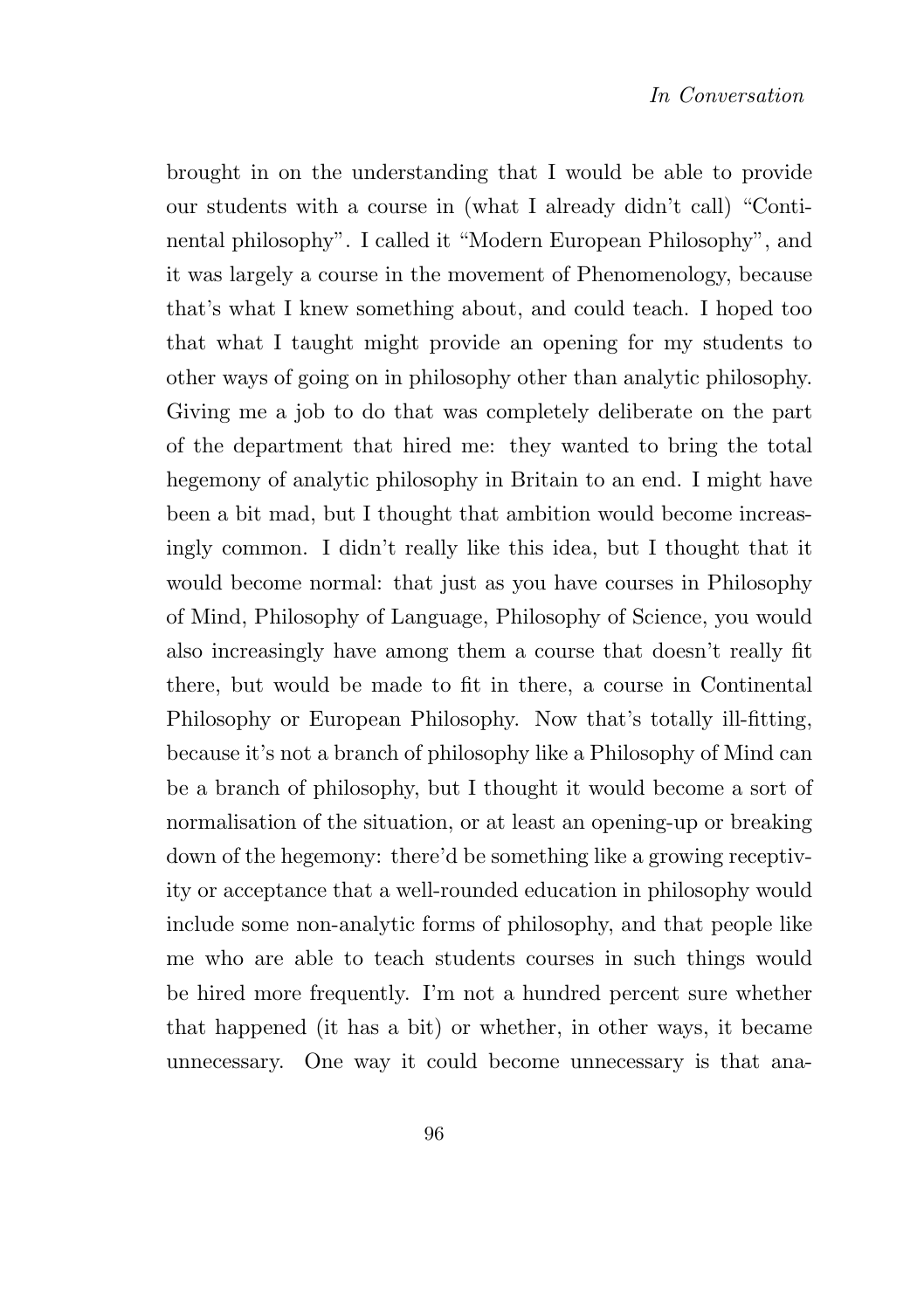lytic philosophers had themselves opened up beyond themselves. So you had analytic philosophers reading Hegel, analytic philosophers reading Kant, analytic philosophers reading Merleau-Ponty, reading Sartre, reading Heidegger, and so on. So you didn't need a special person because they were doing it themselves, they were themselves opening up their formation and interests, and I think that's happened a bit too, and is continuing to happen. Equally, I also think it's true that, quite often, departments now will have somebody who can teach non-analytic forms in philosophy, just as now, increasingly, there may be people who teach non-Western thought. I'm not sure I would go so far as to say that the old analytic/Continental distinction is breaking down but I don't think it has the sort of structural role in the life and formation of academic philosophers in Britain today that it did when I was young, and really did the generation before.

HW: Is there anything specific in the method of analytic philosophy which made it so distinct and made it so sharply distinguish itself from other traditions of philosophy like phenomenology or structuralism?

SG: It's not that it was necessarily somehow distinct from, but wanted somehow distinguish itself from. So there was a sort of performative dimension that you were mentioning a moment ago: producing itself in opposition. There was definitely some sociology in this too. I've indicated already that something about having gone through two world wars against Germany in the 20th century was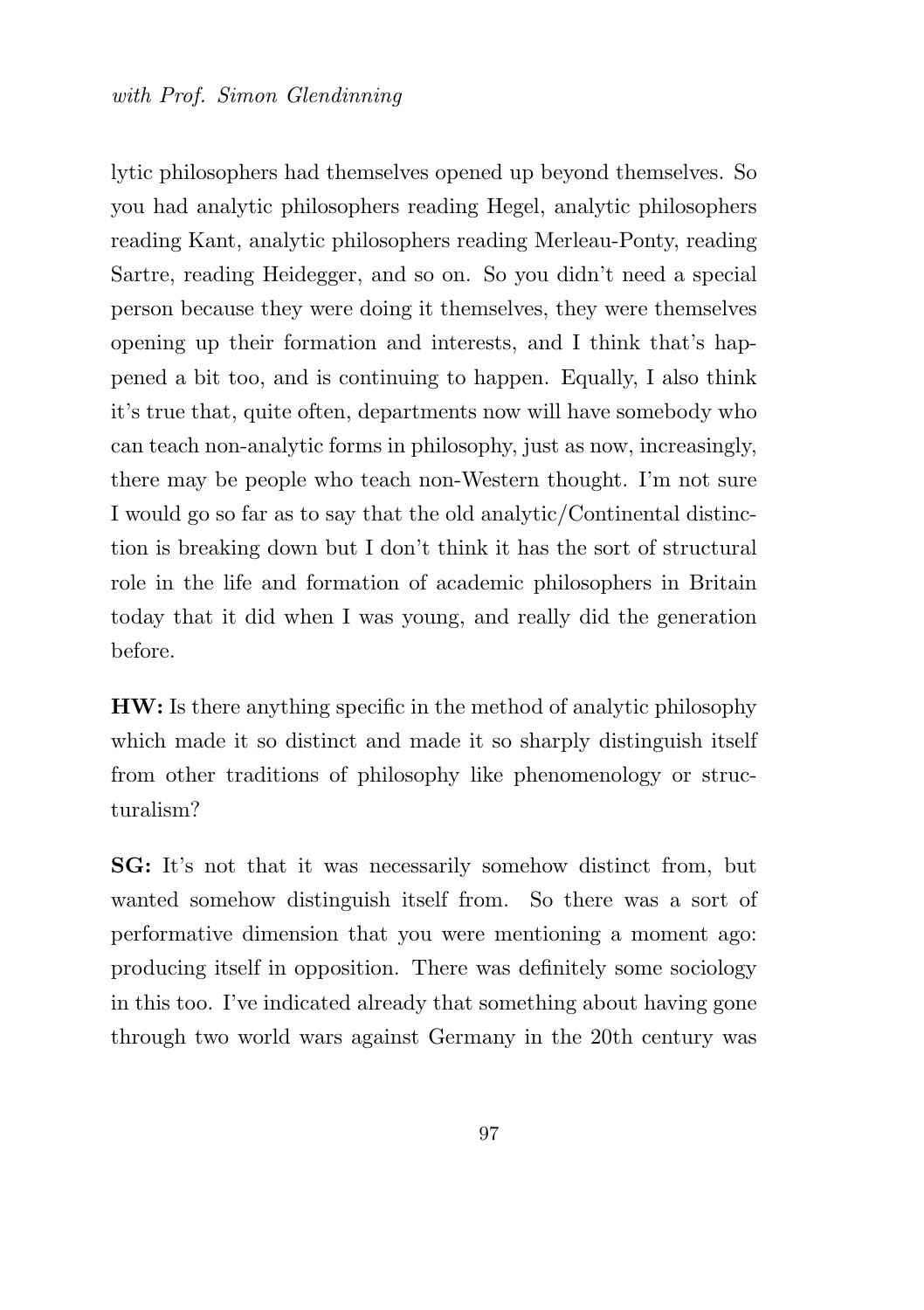important. But that's not all. There was also the internal development of universities in the course of the 19th and 20th century in Britain (not only in Britain). A transition out of the old formation of university institutions - where what had been central was providing clerical training for people to become priests - into a sort of industrial-age university, where people were being prepared to work in the civil services, industry, management, and (in Britain's case) in imperial offices, foreign offices across the empire, and so on. Meeting the requirements of the new industrial economy fell in part to the universities. From a starting point where very few people went to universities, and their purpose was basically theological, we saw through the 19th and 20th centuries a massive expansion of universities, especially in technical and scientific disciplines. And there was a serious question of philosophy's place in the modern university, an institutional conversation and debate going on about the place of philosophy in the modern university. And I think one of the things that the analytic movement felt was that it was a properly constituted academic discipline, properly suited to the modern university: it was itself rigorous, scientific and logical. These were going to be its grounds, its raison d'tre to the modern university. So there was a certain kind of recoil against the ambitions of Hegelian idealism from that side of things too. Idealism was increasingly conceived as something like speculative theology. And that had no place in modern universities. That was part of the sociology too, and there's no doubt that philosophy's success in British universities was in part due to the fact that it could present itself as having a properly scientific spirit.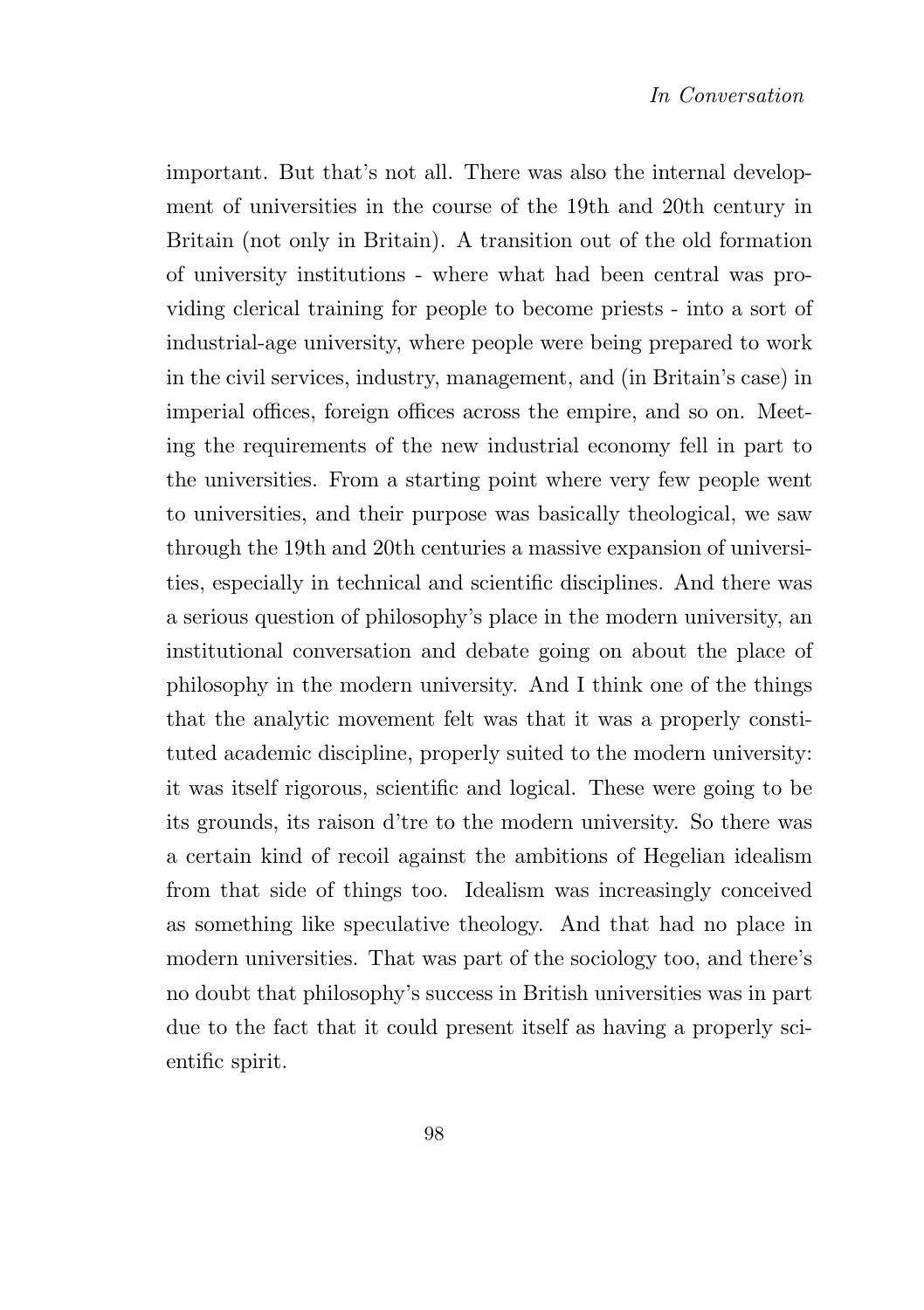This self-understanding had a further interesting consequence. It meant that those other ways of doing philosophy, philosophy that didn't think of itself as having its foundations in logic and logical analysis, first came into British universities from outside philosophy departments, in the other humanities departments, in departments of literature especially. The theoretical humanities remained interested in other ways of doing philosophy - and became increasingly less interested in what was going on in English-speaking philosophy departments. That's breaking down too today: it's not just that British philosophy is opening itself to other ways of doing philosophy. Philosophy is opening itself to what is going on in other departments in the theoretical humanities. And that's interesting too.

HW: So you are saying a lot about the social or political background of this split, but could we say that analytic philosophy is in its method just much further from any of the "continental" movements, than they are from each other? Would that be true? You've mentioned examples like phenomenology and analytic philosophy, which are in many respects close, but nevertheless, the only major dichotomy in modern philosophy is the analytic- Continental split.

SG: As I have been saying, it could almost forge itself as such. But today it is increasingly un-forging itself as such. Take another example from phenomenology. Heidegger spent a decade struggling to come to terms with Nietzsche. At that time no comparable struggle was going on in Britain with Nietzsche. But today it is. An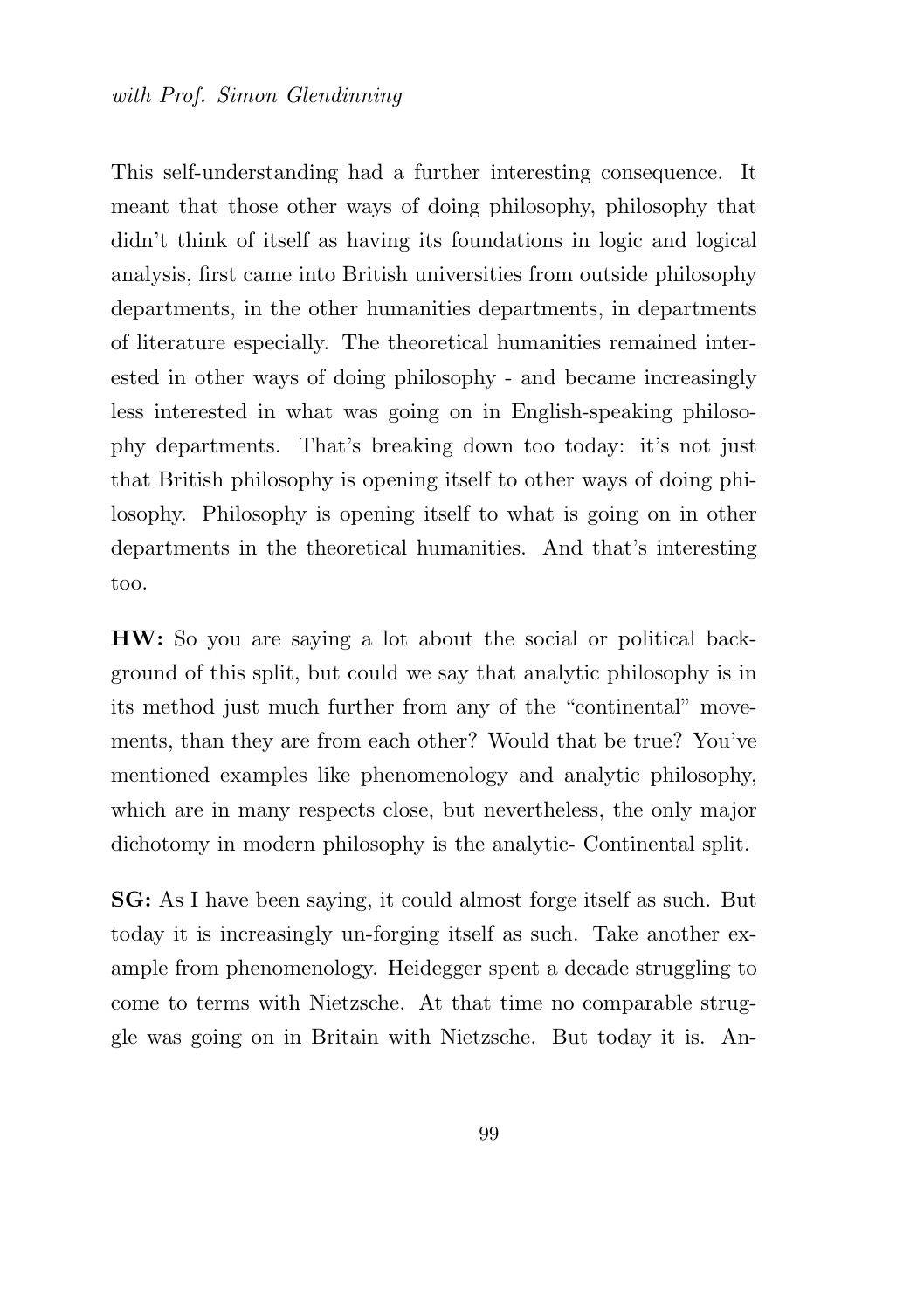alytic philosophers today, especially those doing moral philosophy, do make contact with Nietzsche in serious ways. Bernard Williams's interest in Nietzsche was totally genuine. It wasn't all-consuming, but it was nevertheless deeply formative. Williams's whole outlook about philosophy about the limits of philosophy, about what was possible in moral philosophy, and also his later writings in politics and his attempt to distance political thought from moralism, all of this emerges through his engagement with Nietzsche. It's not about closeness in any essential way. It's about what you read and don't read. If important figures on the Continent are regarded as closer to each other than they are to analytic philosophers, that's because they were reading each other's work.

HW: There was more dialogue between them.

Much more dialogue, and there was a much looser sense of tradition, maybe except perhaps the sense of belonging to a strongly post-Kantian heritage. And while I probably emphasize it too much, or risk doing so, I still think it is basically true that all the major movements of modern philosophy in Europe, including Britain, are post-Kantian. As I have mentioned, one of the odd things about the analytic movement in its early formation was that it was a revival of empiricism. It was, at least, more empiricist than Kantian in its self-understanding. But in its own history, it moved out of that, there was as it were a mutation within the movement of analytic philosophy, and it became more Kantian or post-Kantian. This history is not over, and it may well be that analytic philosophy is itself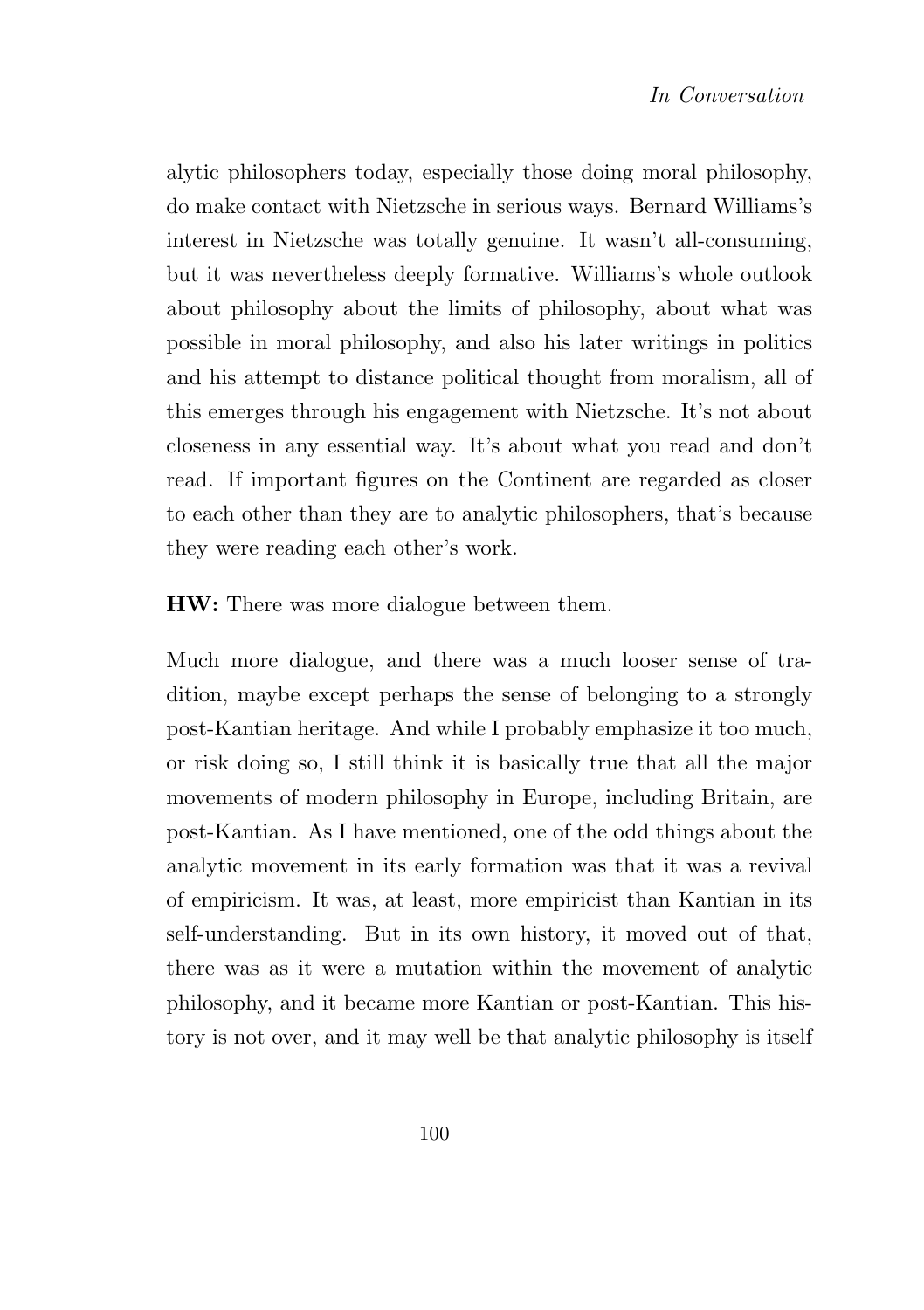waning in any strong methodological or programmatic sense. Moreover, there is a revival of metaphysics beyond Kant, a movement which doesn't follow that post-Kantian line of skepticism about the possibility of metaphysics. But in the 20th century, most of it did. What's happening today... I don't think anybody has written much or knows much about what's happening today in analytic philosophy. There was certainly a time not long ago when some people started saying: "We should stop calling it analytic philosophy because we're not really doing what used to be called analytic philosophy." There are lots of things going on and there's nothing like "conceptual analysis" as a ruling methodology, a methodology which held analytic philosophy together as a movement in the second half of the 20th century.

And I am not sure, I genuinely don't know, let me ask you - Does analytic philosophy today have a commitment to something like a method?

HW: I am certainly not competent to answer that question, as I am still a freshman in analytic philosophy, and I don't know much about modern analytic philosophy either. But there is still an emphasis on formal argumentation and on logic. And this is something which I believe still marks some difference.

SG: Perhaps. I don't know. But if you look at some parts of analytic philosophy you would have to say that formal logic does not play a big role in it. That's just obvious. That doesn't mean that there is a new desire to have a non-logical method. I wouldn't say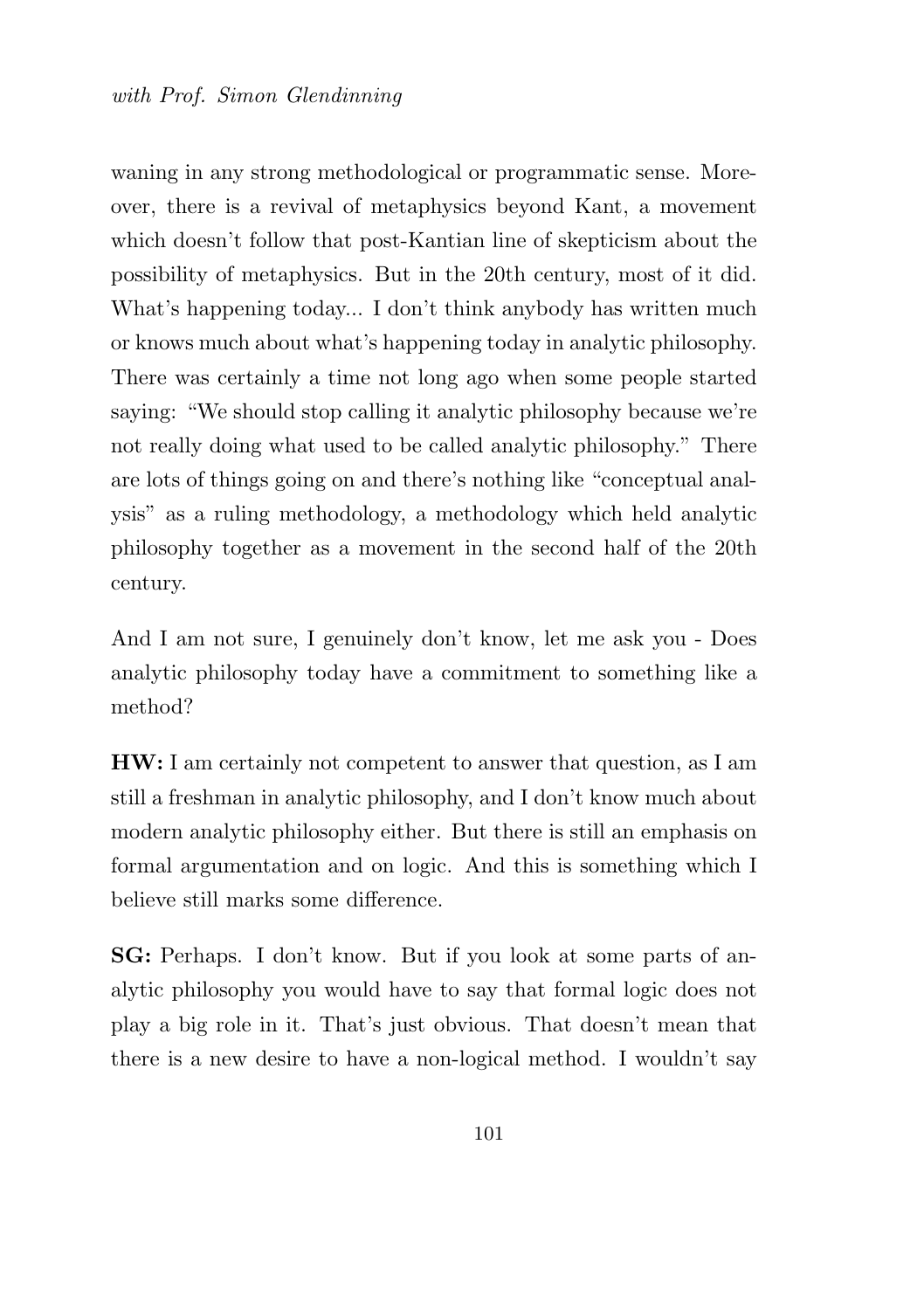that at all. But formal logic? We're here and we are speaking at the London School of Economics. And within what was already a pretty narrow tradition of analytic philosophy, the Philosophy Department at the LSE, for a long time, produced itself as something narrow within the narrow, with its emphasis on science and scientific method. In fact, the Philosophy Department at the LSE is not even called the Philosophy Department, it is called the Department of Philosophy, Logic and Scientific Method. So it's actually producing itself as something else again. But if you look across the world of analytic philosophy, or at least people who in some way self-identify as analytic philosophers, I don't think you'd find anything that would unite them in a very strong way. Perhaps there is still some kind of idea of an opposition that would be articulated by saying "We don't do that Continental stuff". That's still there, it has not gone. Indeed, to a certain extent, it can't do without it, it's simply a part of its fabric, and there will be some self-ambition or ambition for itself to have standards of rigour and clarity that they see as lacking elsewhere.

I am not immune to that experience. However, there is one feature of the development of philosophy outside the analytic movement, which I think analytic philosophy, with its history and developing self-understanding is only now beginning to catch up with: namely, history itself. I don't mean a specific interest in the past, but an interest in our own time as belonging to and as having a history. This historical awareness is a central feature of Hegel's work of course, but it was already there in Kant. It is a question of thought thinking its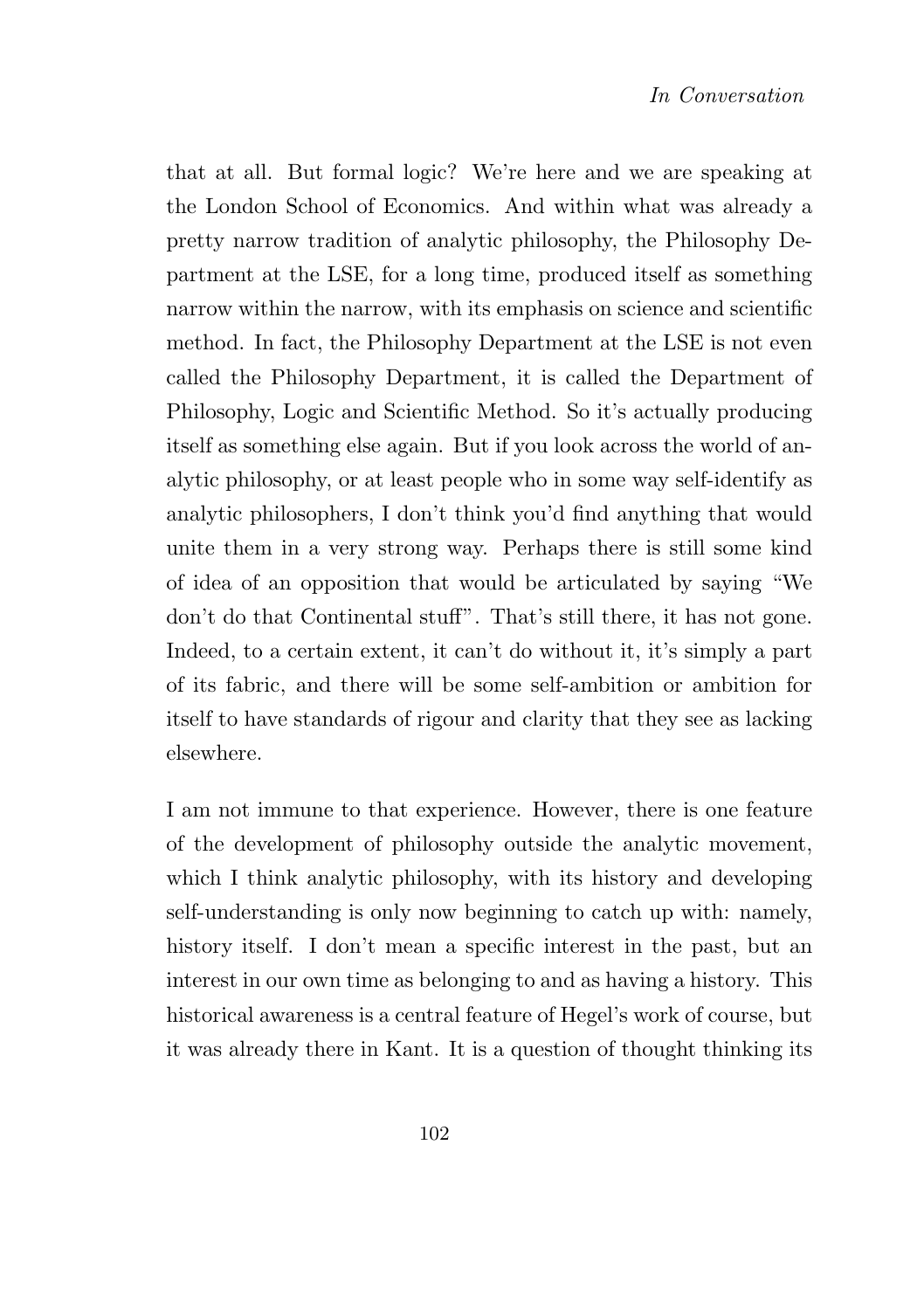time. Of course, analytic philosophy has never denied that it has a history, but it has rarely made the task of trying to come to terms with our own time a theme for itself as a philosophical task - one that is not sloughed off to sociology or psychology or history. There's a brilliant essay by Isaiah Berlin, written in 1958, Two Concepts of Liberty which addresses this issue. The first two pages are a quite stunning attack on analytic philosophy or philosophy as it was being done in Britain and America. He says that you would think we are living in some kind of utopia for all the interest that is shown to politics in philosophy. He thought that is extremely dangerous. And at that time he was alone, massively alone as a voice in Britain, not just for political philosophy, but for philosophy which hadn't immunised itself to thinking about its own position in history, and to have an eye on the political. I think it is less and less the case now. Analytic philosophers are, I think, increasingly alive to the fact of their own situatedness, their own presence in a society which is not a utopia. So I think there's a sort of moderate "repoliticisation" of philosophy in the analytic tradition which again will be a kind of catching up with something that would have been more continuous outside it.

HW: That's interesting. As far as I remember it was Wittgenstein who wrote that if aliens would visit Oxford University, go to the Philosophy lecture and look at what we are debating about, they would say that we must be the happies species living in the absolutely perfect world.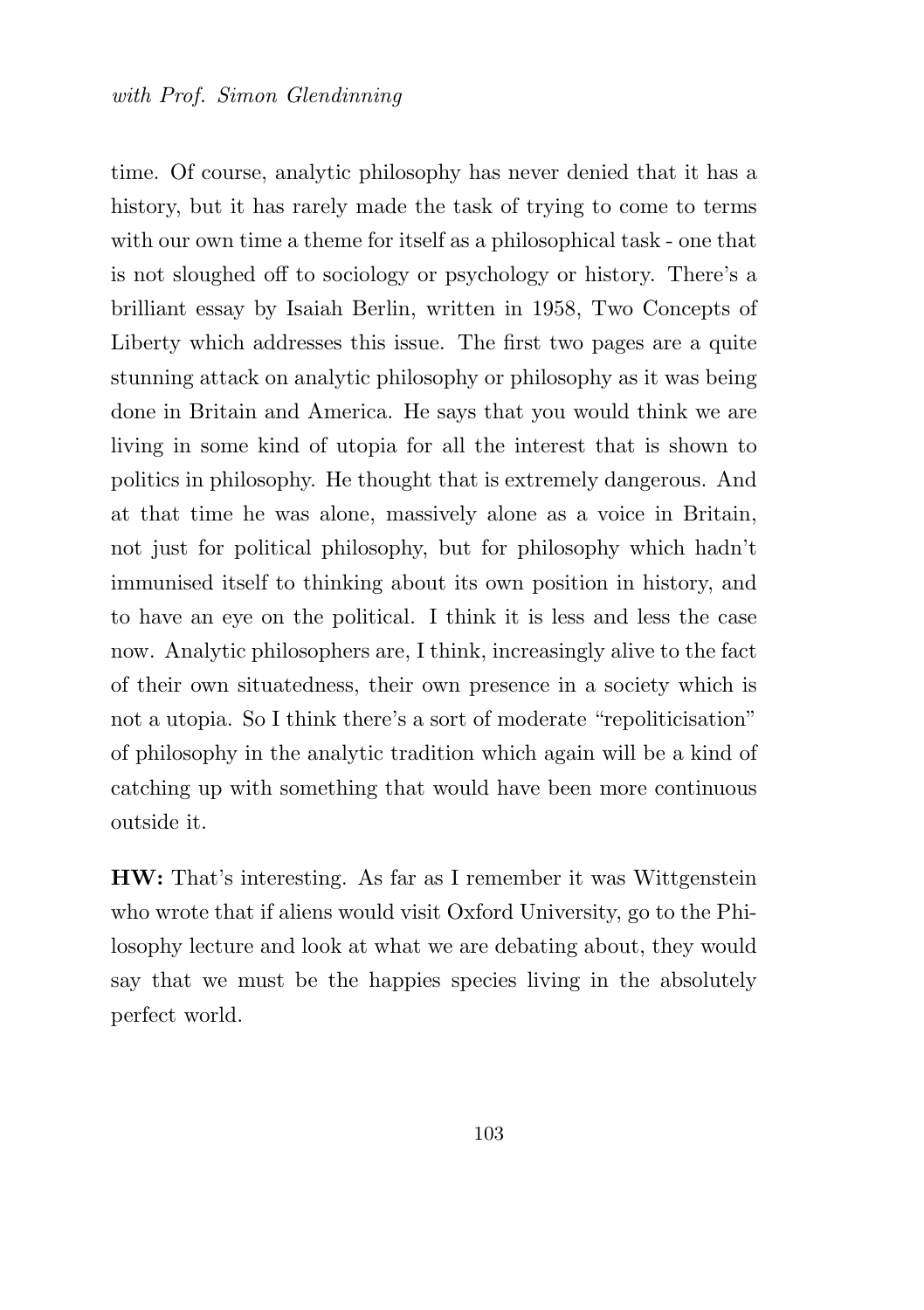SG: No. That was Berlin. But Wittgenstein is an absolutely massive case in all of this. One of the most extraordinary achievements of his works is their complete withdrawal of philosophy from the political or the ethical. And yet Wittgenstein is such a paradoxical case because I think he thought of that achievement as itself ethical. He criticised some of his students for being naive about politics, suggesting they were learning nothing from him. So, bizarrely, the most exemplary case of a thinker who seemed to have removed every trace of the political and the ethical from his philosophy thought of his own work in a certain way as ethical, and probably also political in some way. He said "We're making propaganda for another way of thinking" and the way of thinking he was making propaganda against was one which he said "disgusted" him. It was the domination of our thinking by science, which he thought permeated everything, including our politics. I don't think that has gone away. Nevertheless, in the last ten to twenty years the situation that Isaiah Berlin saw in the late 50s is less true: the interest in ethics, politics, and in the ethics and politics of everything you do in philosophy, whether it is philosophy of mind, philosophy of language, philosophy of science, all of that is something we are no longer dead to. That there is a politics inside all these things, this is something that philosophers today are more and more likely to discuss. And as a result they are also starting to read Foucault, Habermas, the Frankfurt School, Critical Theory, Nietzsche...

HW: That's a thing that struck me when I started studying at the LSE, that those political or language-related problems which emerge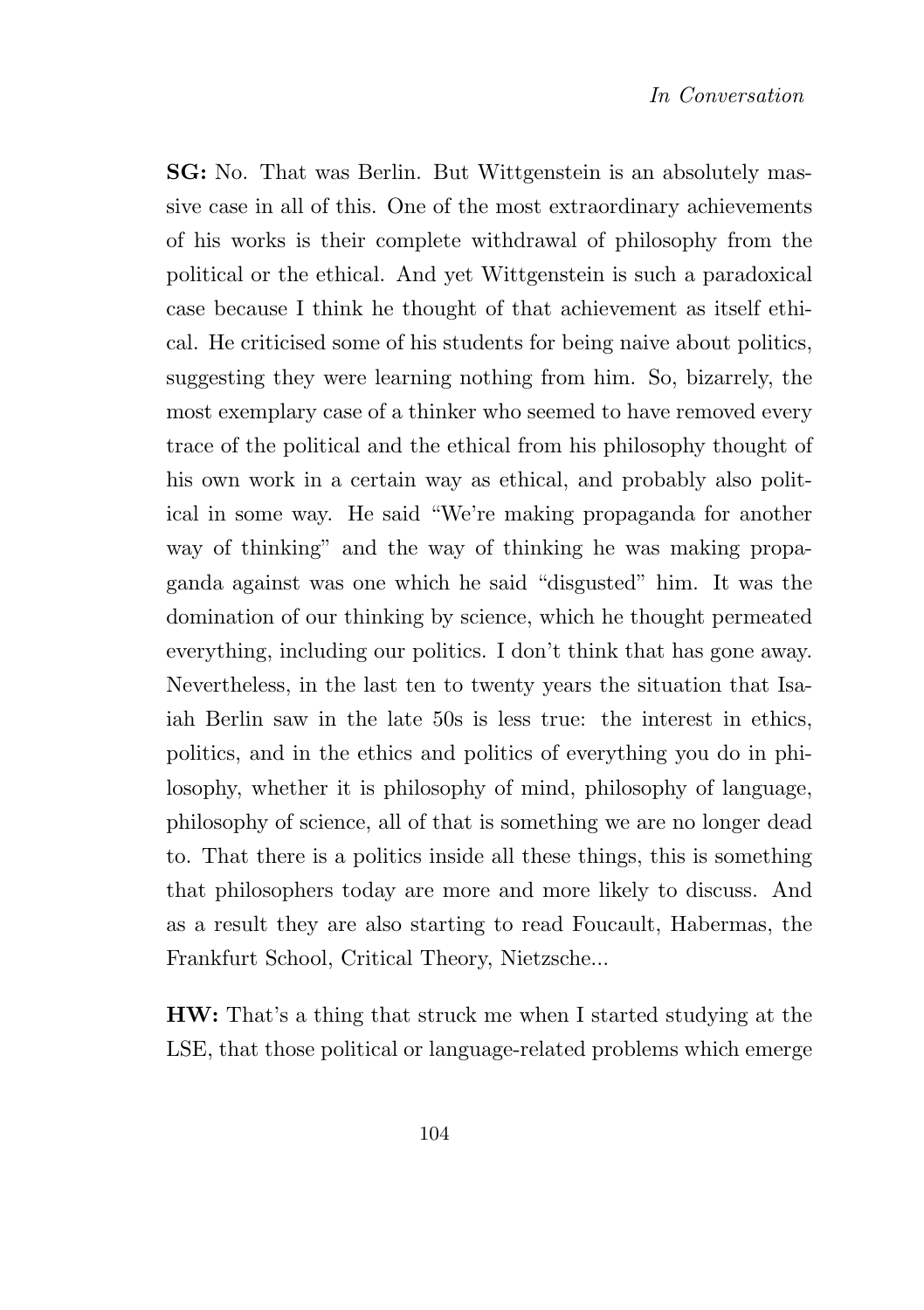when you think deeply enough in almost any problem in philosophy, is what analytical philosophers, at least those which I am familiar with, often isolate. They want to concentrate on a problem itself, perhaps assuming that there is no significant impact of politics or language on our thinking about this problem. And at the same time, this thing that analytic thinkers put outside of the problem, is often precisely the problem that so-called continentals focus on. Like Foucault with his power relations.

SG: Funnily enough, analytic philosophy has provided new tools for finding ways into those problems. I remember being at a conference where Derrida said that the most important contribution to thinking about language in the 20th century was J. L. Austin's work on the performative. Not just fact-stating but this sort of event-producing event of speech. Derrida thought it an enormous contribution, and Judith Butler has drawn on it in extremely influential ways. So those people who were, in a certain way, drawing away from the political nevertheless provided resources for thinking politically. Austin often. Austin's own Chair at Oxford was the White's Professor of Moral Philosophy, and there is a strange subterranean continuing "doing ethics" in Austin's work too. Anyway, the fact is that today these efforts to get away from the social and the political and the ethical, the idea that ethics will just be meta-ethics, are less prominent than they once were. Things are changing. I don't want to say that it's changing means that it is becoming "more Continental". It means though that stuff that was already happening in kinds of work that was just not being read much in the English-speaking world, will be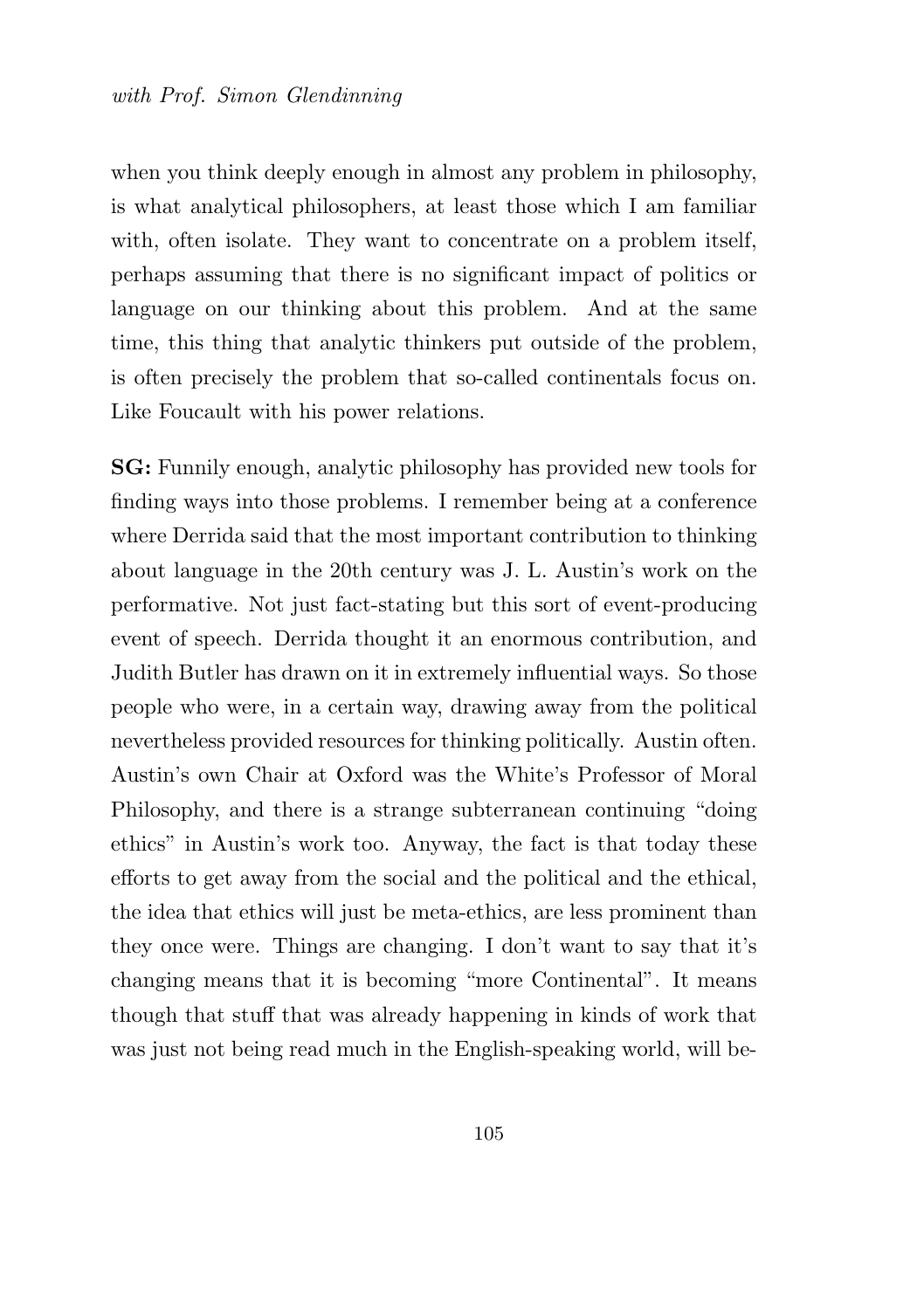come increasingly available and accessible to an analytic philosopher today in a way which it simply wasn't in the past.

There's a remarkable effect here, which can seem mysterious, but which is undeniable. I have no interest in theorising mystery, but when Sartre's work first appeared to a British philosophical public, for example, he was almost universally regarded as totally unreadable. He was thought as so completely obscure as to be not even worthy of serious engagement, and certainly not worthy of argued dissent. That really is how it appeared. By the 1970s and 1980s, however, the text had somehow altered in its appearing: British philosophical readers could now read the text, and said: "Oh, it's not so difficult, I think I do understand what's going on here". It was a movement of becoming-legible of a text. It began to arrive. As I mentioned earlier, when I was a student, we were given a course on Sartre. It was taken by a really great teacher, Marie McGinn, probably the main influence on me when I was younger. She decided to teach an option unit on Sartre, where we were reading closely just as we were reading analytic texts, and we tried to work out what he was saying. And we did. It wasn't impenetrable, it wasn't impossible. So Sartre could arrive, and there was a great book by Gregory McCulloch called Using Sartre: An Analytical Introduction where a self-consciously analytic philosopher tried to explain why he was finding it interesting, thought-provoking and helpful to read Sartre. And the same is true today with Merleau Ponty., The same is true today even of Heidegger, particularly Being and Time. So you have this kind of transformation of texts, from something completely ob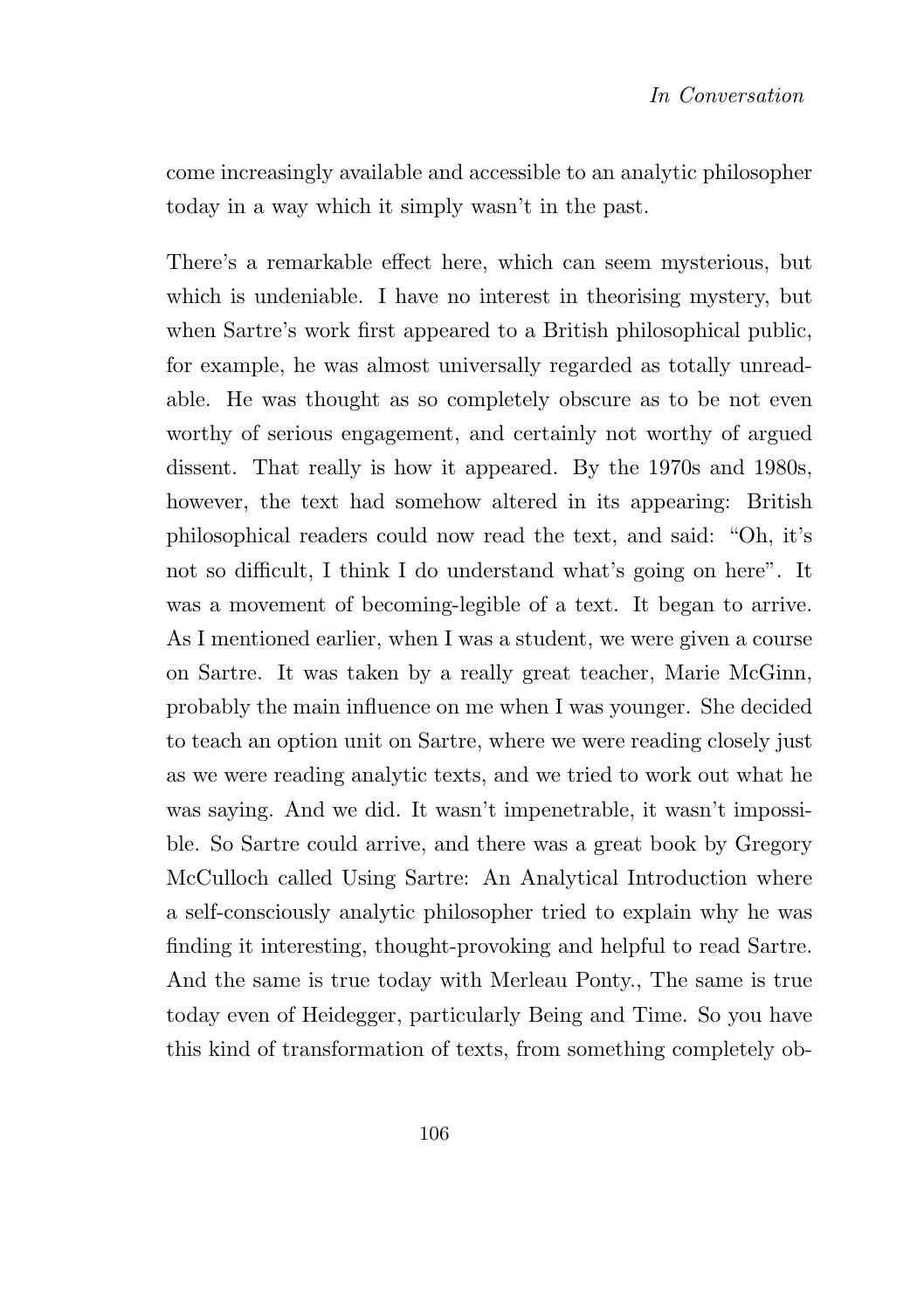scure, illegible, unreadable, to-be-banished, slowly becoming readable. This seems to belong to the history of philosophical texts (and I'm sure not only philosophical texts): that they have this movement of becoming legible. And the same would be true of many of the texts of analytic philosophy itself. Wittgenstein's Tractatus would have gone through several generations of reading, where its opacity has transformed into a kind of readability. The same is true of the Investigations, which would have been largely thought, if a work of analytic philosophy at all, only so because you could extract arguments or something like that. But I think now people can read it without wanting to do that, to try and see what else it's doing. Of course, there is another part of this, which is that Wittgenstein's influence is far less significant than it was in the 70s, 80s or 90s. And Heidegger's position as the sort of master thinker of the 20th century outside analytic philosophy has waned as well. We are seeing a very interesting sort of self-transforming condition in both analytic philosophy, which is no longer anywhere near so centred on Wittgenstein, and non-analytic movements of various kinds, which are no longer so close to Heidegger, or indeed to phenomenology. You know, you just have other waves of generations of readers and writers, who are doing what they think of as committing themselves to writing in the name of philosophy, not in the name of analytic philosophy, not in the name of Continental philosophy, but people who feel that there's nothing but an obligation to write, and to be able to say: "This is what I want to call Philosophy". People still trying to go on with the subject that has called itself "Philosophy".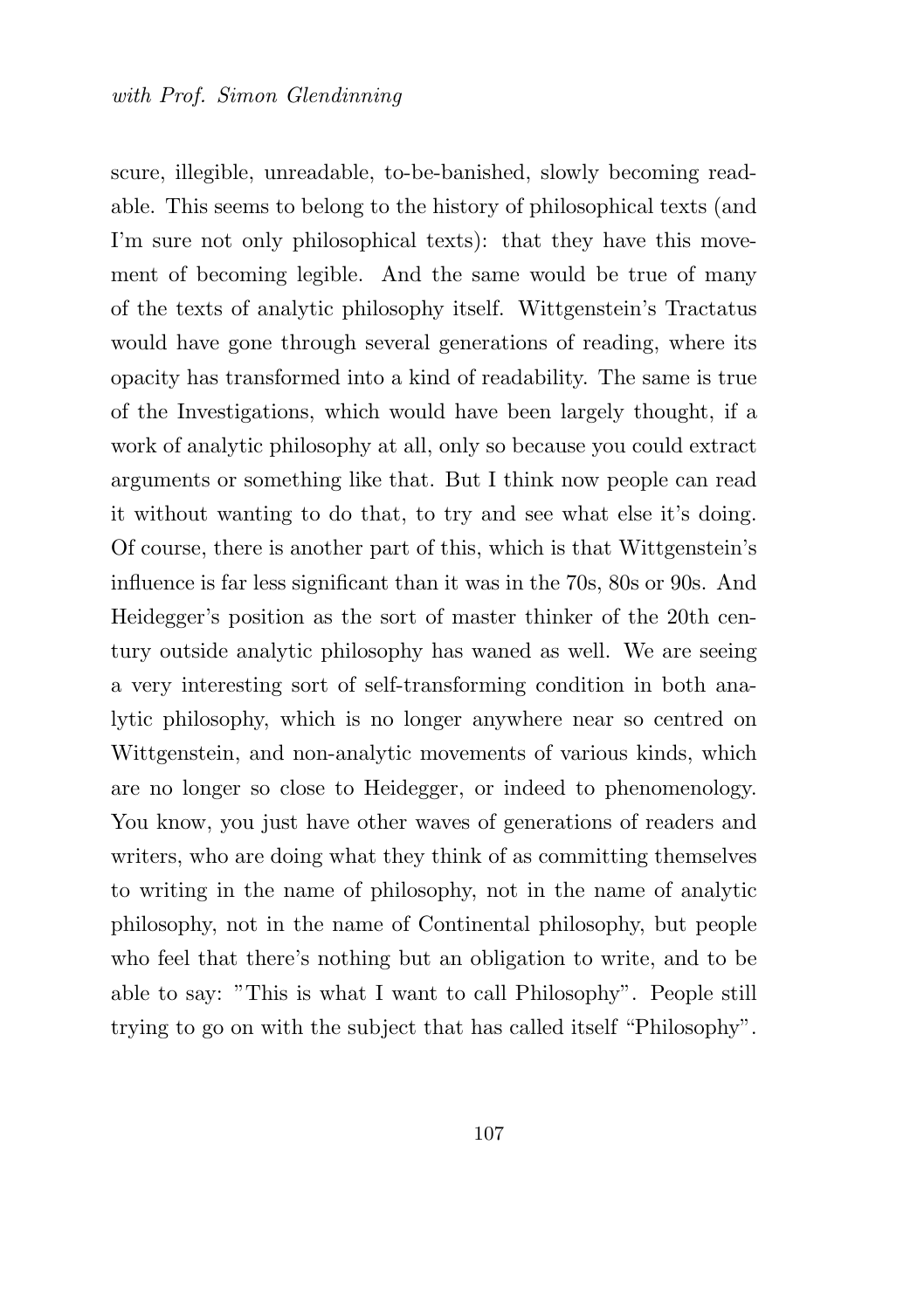It is a very enigmatic subject. It has no portion of reality that is its "proper" domain and which limits it internally. It produces itself out of itself. It is very hard to say what philosophy is independently of what has ever been produced as philosophy, and in its name. And what has been produced in its name will also have been produced in opposition to itself. Hume wanted to cast certain things to the flames as "sophistry and illusion". From the beginning, Plato identified the sophist as "the other", the proper other, of philosophy proper. Philosophy's own other. And its history is at least partially constituted in this movement of its self-production in relation to some other of that kind. I believe that Continental philosophy belongs to that formation too: as "the other" of the analytic philosophy, as inheriting the status, as it were, of the sophist, which has to be excluded, if philosophy is to go on properly. So there's a completely non-sociological, and in some sense deeply philosophical motivation for analytic philosophy wanting to expel this other, because it represented philosophy's own other. It's not that it was other to philosophy (as say history or sociology is): it was philosophy's own other. And philosophy will never be rid of that.

HW: Could you explain a concept that you've presented in your book The Idea of Continental Philosophy about writing in Philosophy and writing on Philosophy?

SG: It's about reading and doing Philosophy. There's a kind of aspiration for a philosopher to do philosophy, which goes on without reading philosophy. And, of course, that's true of all sorts of works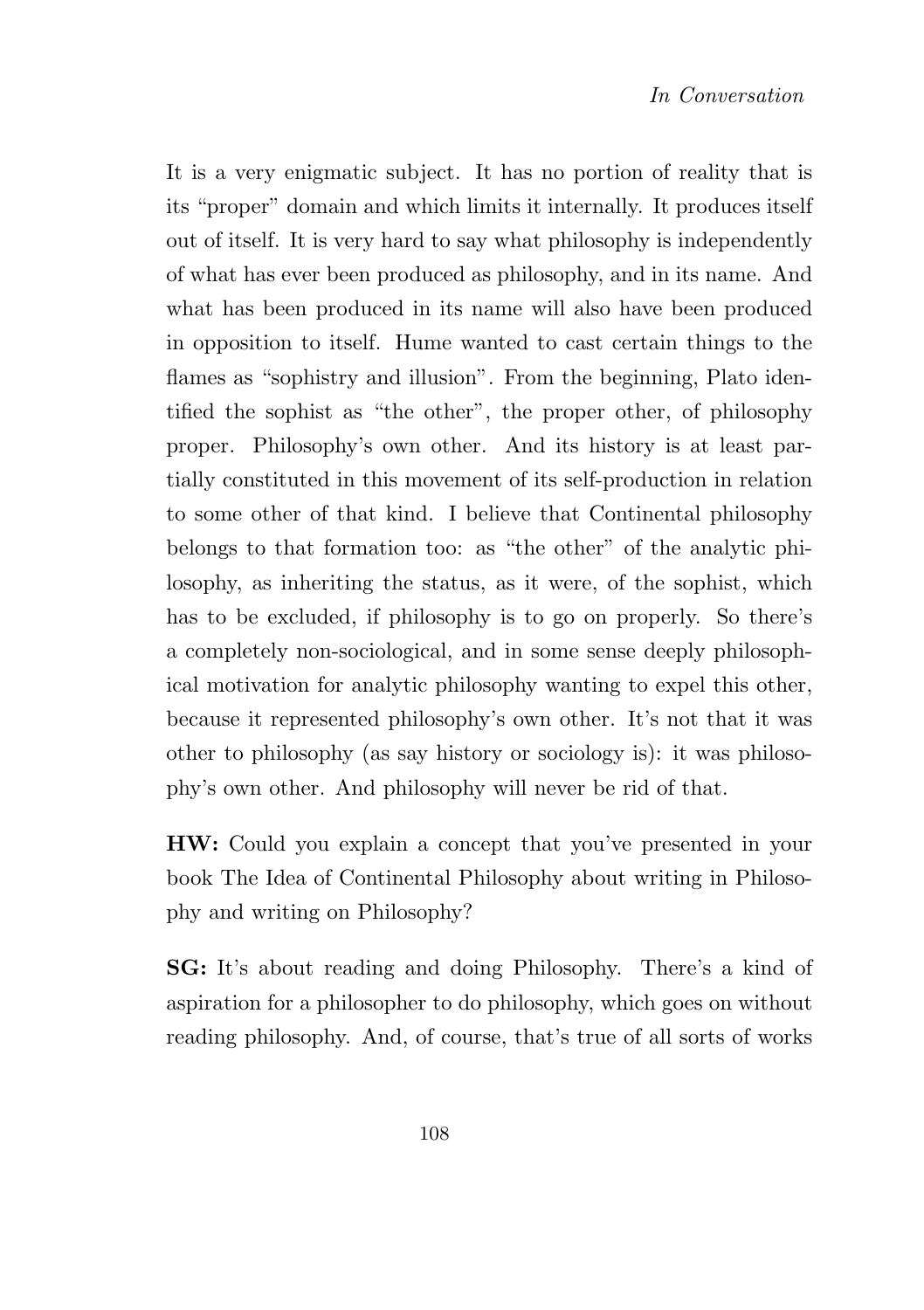on philosophy too. But in the former case, as more obviously in the latter case, there's always something like reading going on. There is this relation to the heritage, to the tradition, which is being read and it's like: This is what doing philosophy is. Writing philosophy simply cannot not pass through a relation to its history in that moment. It's going on with what has called itself, and called itself to be, "philosophy".

HW: According to different notions and ideas of what philosophy is, do you think there is a significant difference in a social reception of philosophy and philosophers in the UK and in, let's say, France or Germany?

SG: That's a great question. In my lifetime, Germany was sort of in the doldrums philosophically. There was the Frankfurt School and Critical Theory, but that had mostly left Germany. It is my impression that there wasn't anything being produced that was in a certain way producing itself as German Philosophy. France perhaps more self-consciously was thinking about traditions of French Philosophy and there are essays from the 1960s where French philosophers ask themselves "Where is France regarding Philosophy?" Germany would have suffered in this respect in part through its own history: that the development of German Nationalism and National Socialism wasn't entirely separate from, couldn't be entirely separated from, the major movements of German philosophy. French philosophy, by contrast, could think of itself more proudly in a revolutionary tradition, and in the tradition of a certain kind of universalism. So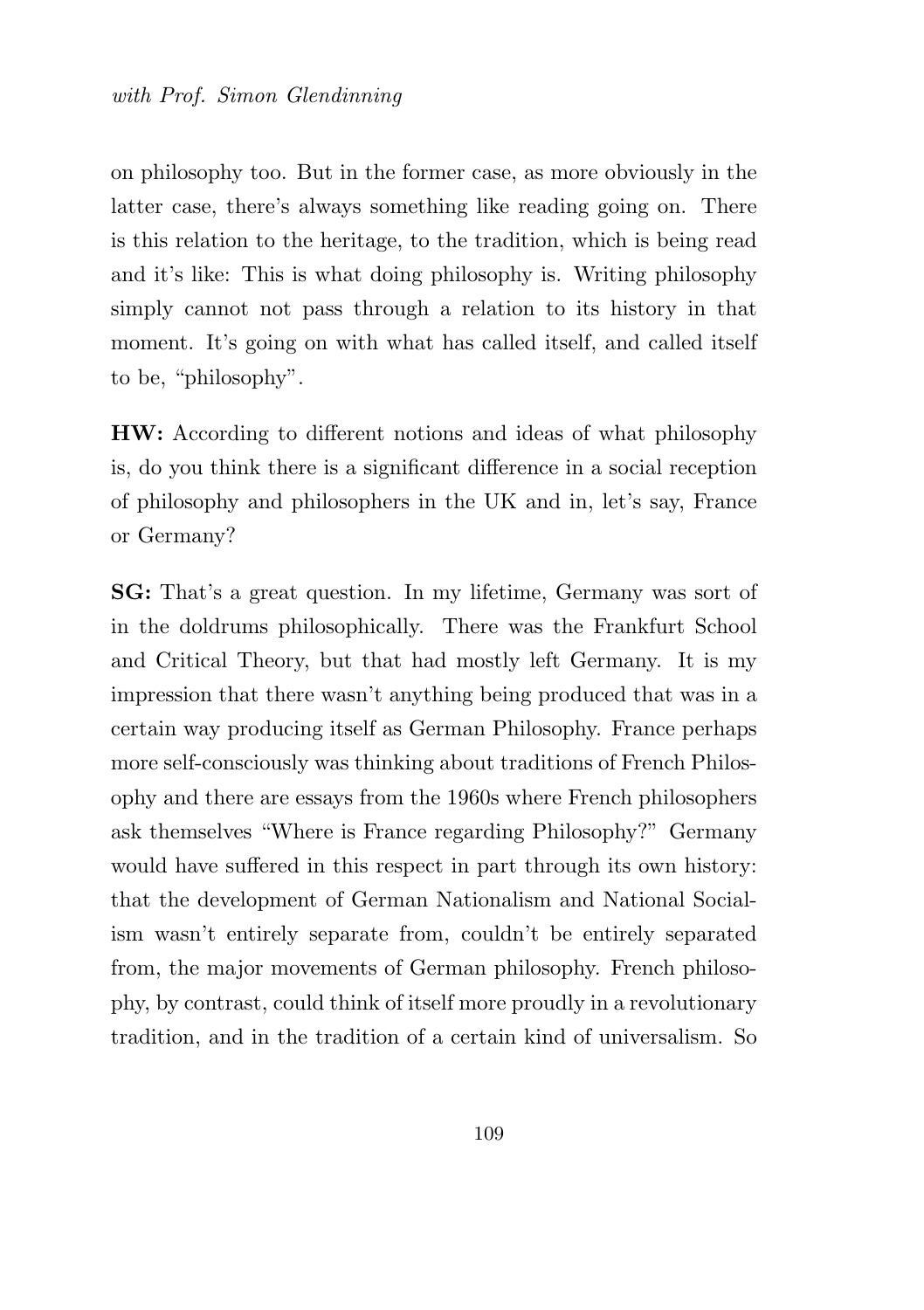whereas there's a sort of self-rooting in the tradition of German Philosophy, there is a much more immediately available cosmopolitan universalism in France. And Britain was doing its analytic thing. But the question you've asked is also about the relationship between not just national philosophical formations, but the way in which nations themselves occupy themselves, or interest themselves with philosophy. And in France there was a general sense in which philosophy and its forms of questioning had permeated the wider general culture: one finds philosophical discussions in the press, on TV and on the radio, and you have thousands of people turning out on the streets at Sartre's funeral. So philosophers as public intellectuals has been part of a general French cultural shaping, and 1968 was as much a philosophical event as it would have been a political one. Britain has had a very different formation in terms of its general culture with philosophy. Philosophers have never not appeared in the course of the 20th century in media, or on the TV or radio. But they've never really been significant public figures. One who was close to being so was Bertrand Russell, he was a great pacifist and anti-nuclear campaigner. A. J. Ayer also made public announcements politically. But there was something like a discontinuity between their work in philosophy and their work as public thinkers. Nevertheless, philosophy also appears on television. There was a TV series by Bryan Magee called The Great Philosophers; there was one hosted by John Searle called The Trouble with Truth; there was one led by Michael Ignatieff too, called Voices, which I really liked as a boy. Intellectual conversation, what's called "talking heads": when you have people sitting on sofas just talking about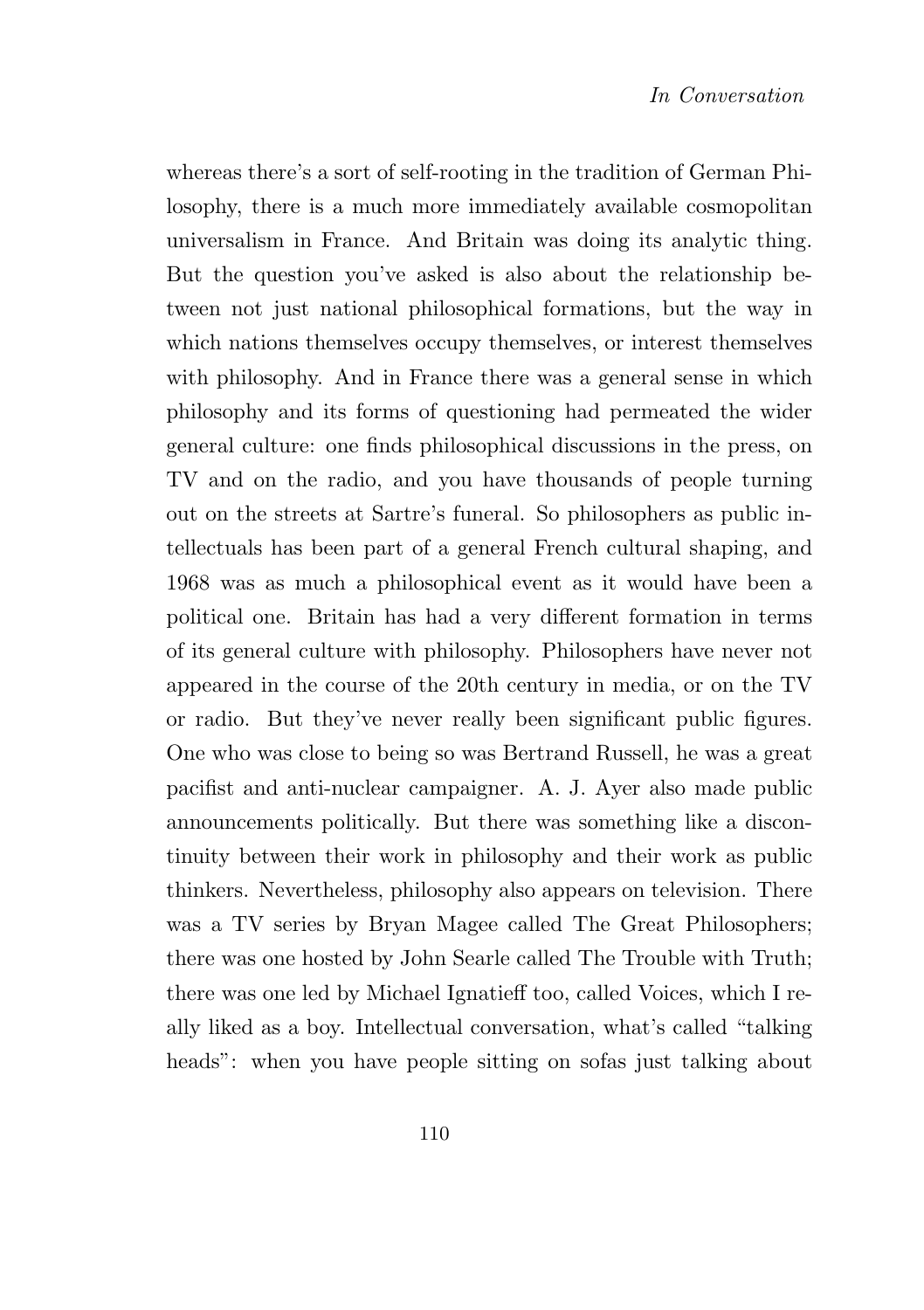ideas - that's been present, and quite popular. But philosophy has never had the sort of central cultural position in Britain that it has had in France. The charity that I am Director of, the Forum for European Philosophy, which has its offices here at the LSE, has always had one of its ambitions to try to take philosophy out of universities, taking it to the wider general public or publics. And I think it's been pretty successful in that. We've gone from a situation in the early 1990s or mid-90s where we've put on events, not very good events to be honest, which were philosophy for a general public audience and we'd occasionally have a hundred people there, and that was amazing. But now we regularly have four hundred coming to our events, and British philosophers of whatever formation are perfectly competent at playing this role of public speaker, not just as a university or academic speaker. Obviously I don't want to overplay the role or achievement that the Forum for European Philosophy has had in this development, but it has gone along with a more general development that I was talking about earlier: that philosophers in Britain, including analytic philosophers, are far more comfortable with engaging with our time than they were when Isaiah Berlin gave his inaugural lecture in 1958. Troubled by our time and interested in thinking about it, and relating ideas to a general public audience: this is no longer for the British a peculiarly "French" philosophical thing And you will hear more philosophical voices in the media than perhaps one did in the past in a relatively pervasive way. There are still perhaps only a few people who make a wide impact. A. C. Grayling is one of the few who regularly makes a philosophical contribution to national debates. But there are others. Roger Scru